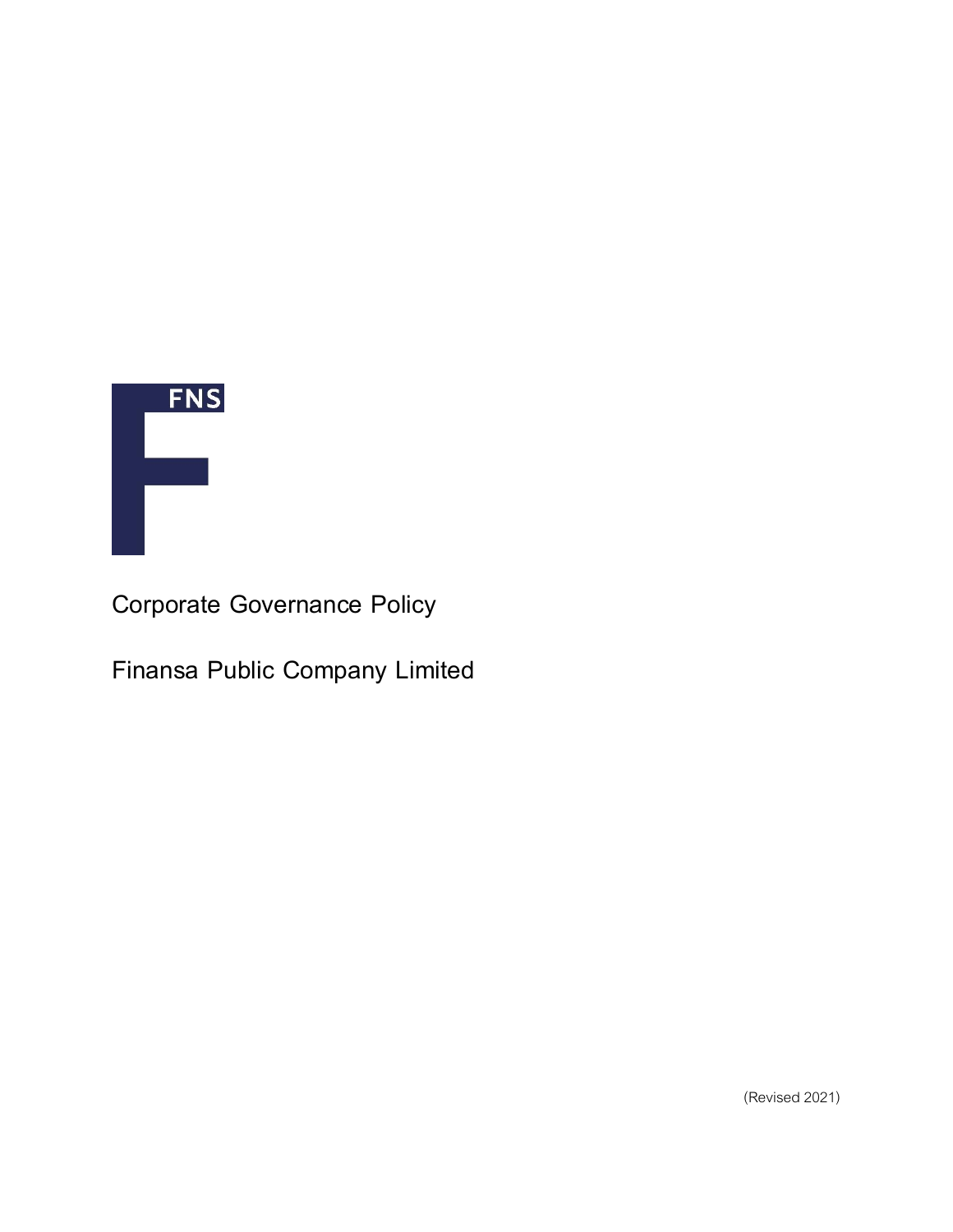# **Contents**

# **Page Corporate Governance Policy :- Principles of Corporate Governance**  Principle 1: Establish Clear Leadership Role and Responsibilities of the Board 1-2 Principle 2: Define Objectives that Promote Sustainable Value Creation 2-4 Principle 3: Strengthen Board Effectiveness 4-13 Principle 4: Ensure Effective CEO and People Management 15 and 15 and 14-15 Principle 5: Nurture Innovation and Responsible Business 15-17 Principle 6: Strengthen Effective Risk Management and Internal Control 18-21 18-21 Principle 7: Ensure Disclosure and Financial Integrity 21-27 Principle 8: Ensure Engagement and Communication with Shareholders 27-29 Implementation of the 2017 Corporate Governance Code for Listed Companies (CG Code) 29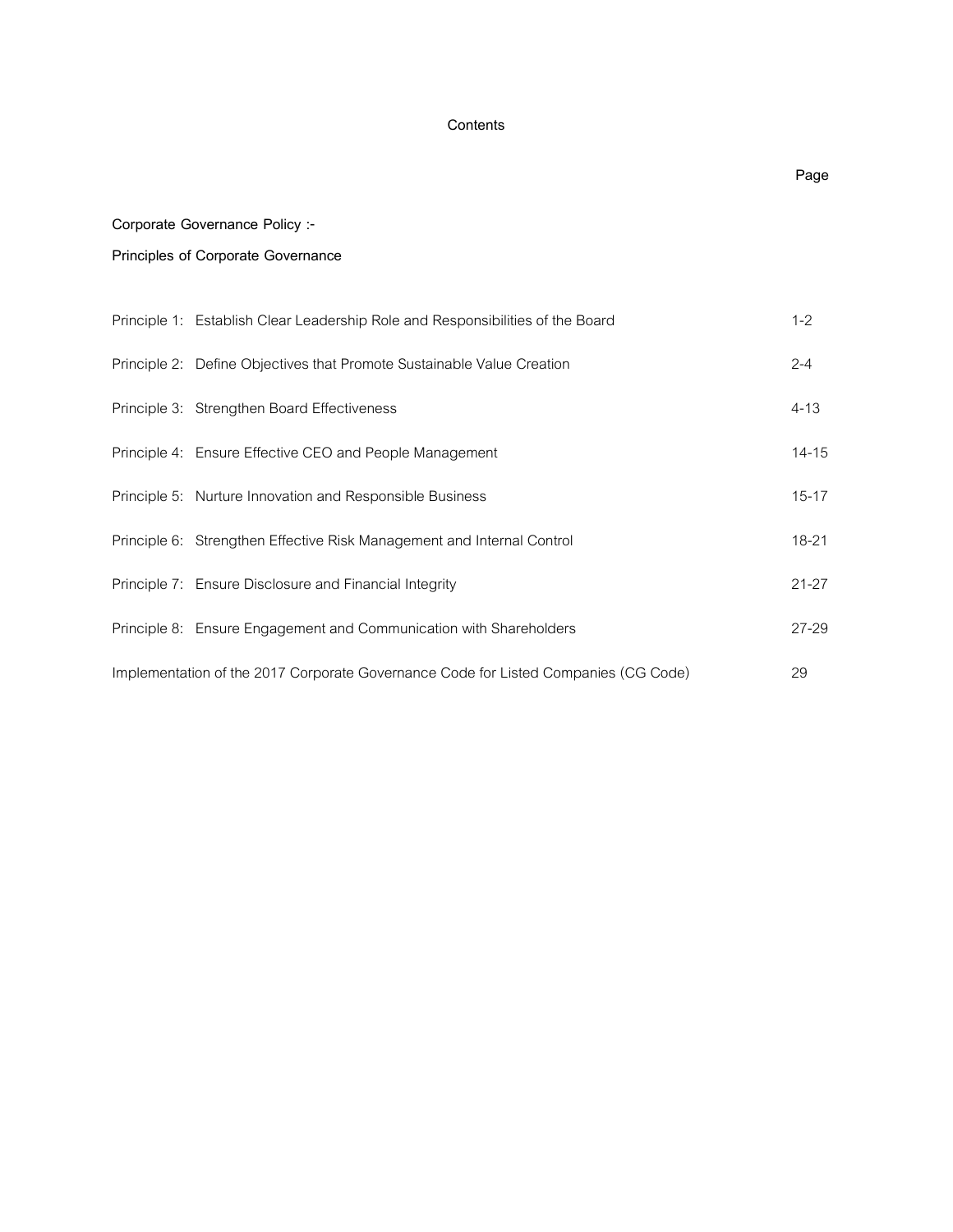#### **Corporate Governance Policy**

FNS Holdings Public Company Limitedand its subsidiaries are committed to conducting its business affairs in line with the principles of good corporate governance, and attach importance on ethics in the conduct of business affairs. They serve as a behavior framework which reflects the organization's values. The main objectives are self-development of the Company's personnel at all levels and recognition of their responsibilities towards the performance of duties in a moral and ethical manner. All Company's Directors, Executives, and employees are obliged toapply such guidelines in an appropriate and adequate manner, adhering to the morality and honesty principles while complying with all the related laws. The Company is confident that management processes influenced by good corporate governance and ethics is an important factor in helping the Company achieve its business goals and earning trust from the society, as well as reflecting the positive images of the Company.

#### **Corporate Governance Code**

#### **Principle 1: Establish Clear Leadership Role and Responsibilities of the Board**

#### **Principle 1.1 Understand and recognize responsibilities as leaders**

The Company's Board of Directors independently makes their decisions. Each Director enjoys rights and equality in making decisions on various matters. The duties of the Board of Directors, the Audit Committee, other Committees, the Chief Executive Officer and the management are clearly segregated. In this connection, the Board of Directors is responsible for the duties as specified by the laws and are responsible for attending meetings to consider the Company's business management in line with the established agenda or others as deemed appropriate by the Chairperson. These include, among others, the following:

- 1. Determine or approve missions, strategies, goals, policies, and budgets.
- 2. Oversee and monitor the management's performance regularly, ensuring that they are in line with the established goals.
- 3. Ensure that good internal control systems and appropriate risk management measures are put in place and implemented.

## **Principle 1.2 Create sustainable values to the Company**

The Board of Directors is confident that an effective and transparent management process on par with international standards will enhance the Company's competitiveness and make it more acceptable. The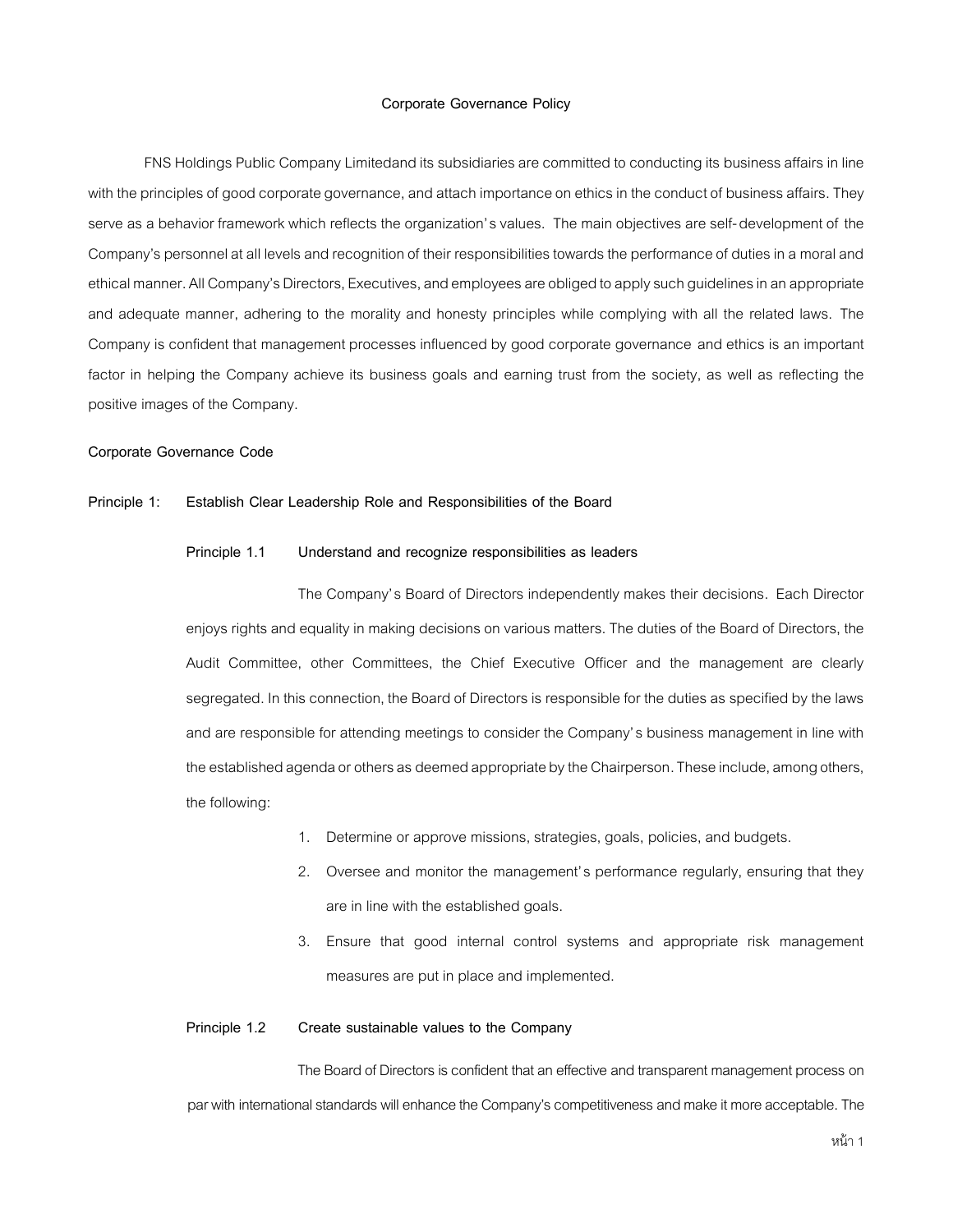acceptance will be one of the important factors not only in helping the Company achieve its business goals and enhance its economic values, but also in building the confidence of shareholders, investors, and all groups of stakeholders, as all of them will be treated in an equitable manner. The Company has thus established the principles of corporate governance under the guidelines from the Stock Exchange of Thailand and the Securities and Exchange Commission, along with the Handbook of the Code of Ethics for Directors, Executives, and employees to adhere to.

#### **Principle 1.3 Role of the Company's Board of Directors**

The Company's Board of Directors performs various roles including governing, overseeing and monitoring the Company's business operations, ensuring that they are in line with the strategies, objectives, goals, rules and regulations, resolutions adopted at shareholders' meetings and the Good Corporate Governance Policies. The roles must be performed in a responsible, honest, careful manner in the best interests of the Company. The Board also ensures reasonable implementation, paying attention to the events that affect the Company and its business affairs. Members of the Board must employ their abilities and dedicate themselves to the performance of their duties. Importantly, they must take full responsibility and work independently.

The Board of Directors also puts in place control systems relating to operations, financial reporting as well as compliance with the regulations and policies. In this connection, the Board appoints persons or work units responsible for monitoring the implementation of such control systems, the information of which must be disclosed in Annual Reports. The persons or work units must be independent in the performance of their duties.

#### **Principle 1.4 Scope of duties and responsibilities**

Determine the duties of the Board of Directors, the Audit Committee, the Nomination, Compensation and Corporate Governance Committee, and other sub-committees, as well as clearly segregate the duties and responsibilities of the Chairman and the Managing Directors.

Directors must understand the scope of their responsibilities. The delegation of the authority to manage the organization to the Executive Officer and the management must be made in writing.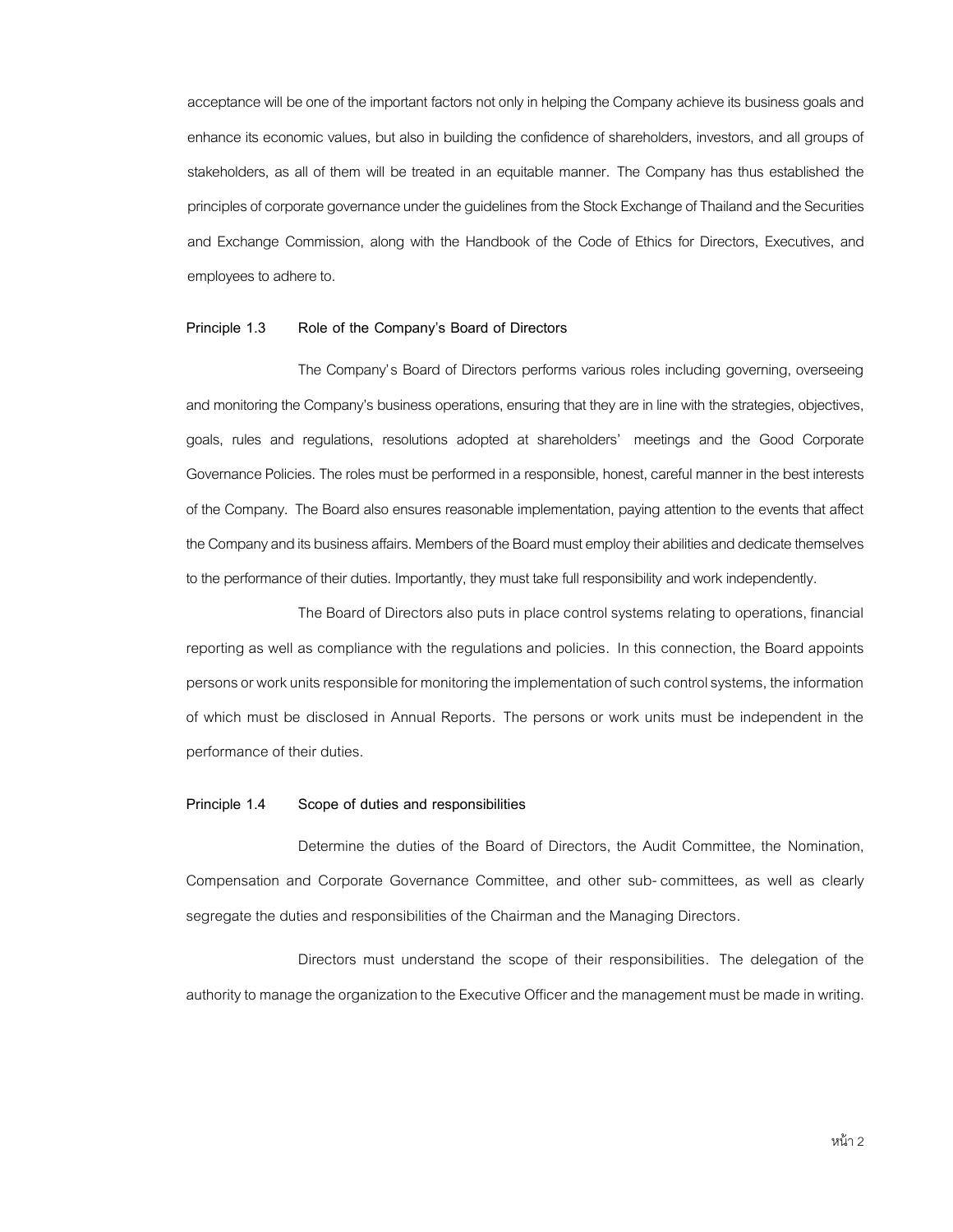# **Principle 2 Define main objectives and goals of the business, which foster sustainability**

#### **Principle 2.1 Main objectives and goals concerned with looking after stakeholder**

The Company realizes the importance of protecting the rights of all stakeholders following the requirements of the law and the Company code of conduct as follows:

- **1. Shareholders** : The Company is determined to achieve a good operating performance to create shareholders satisfaction, with due consideration to the growth of the Company's value over the long term. The Company discloses all information in a transparent and trustworthy manner. In addition, every shareholder has an equal right to vote except for shareholders who have conflicts of interest in which they will have the right to vote only for the election of directors, but not on that particular matter.
- **2. Employees** : The Company treats all employees with care and fairness and provides reasonable remuneration and benefits such as provident funds, including welfare as required by the Labor Law. The Company also supports the enhancement of its employees' capabilities and promotes a decent business culture, teamwork, and a favorable and secure working atmosphere.
- **3. Customers** :The Company focuses on providing high quality services, treating customers' information as confidential and ensuring that the process and procedure for handling customers' complaints is clearly and fairly stated, and that responsible persons are assigned to deal with any such complaints.
- **4. Business Partners** : The Company focuses on selecting appropriate business partners, dealing with fair treatment and providing opportunity to those business partners of the same product types to compete in the Company's purchasing procedure in both prices and quality of products.

Moreover, the Company also attaches great importance to the integrity of fulfilling the terms and conditions made with business partners and commits to no exploitation under the agreed conditions; the Company has a procedure in selecting reliable, professional vendors with good performance and providing quality products and services; the Company also organizes a list of regular vendors who provide good services, and updates the list every year by means of assessment of prices, quality of products, delivery and after-sales services in order to maintain business vendors' quality of products and services.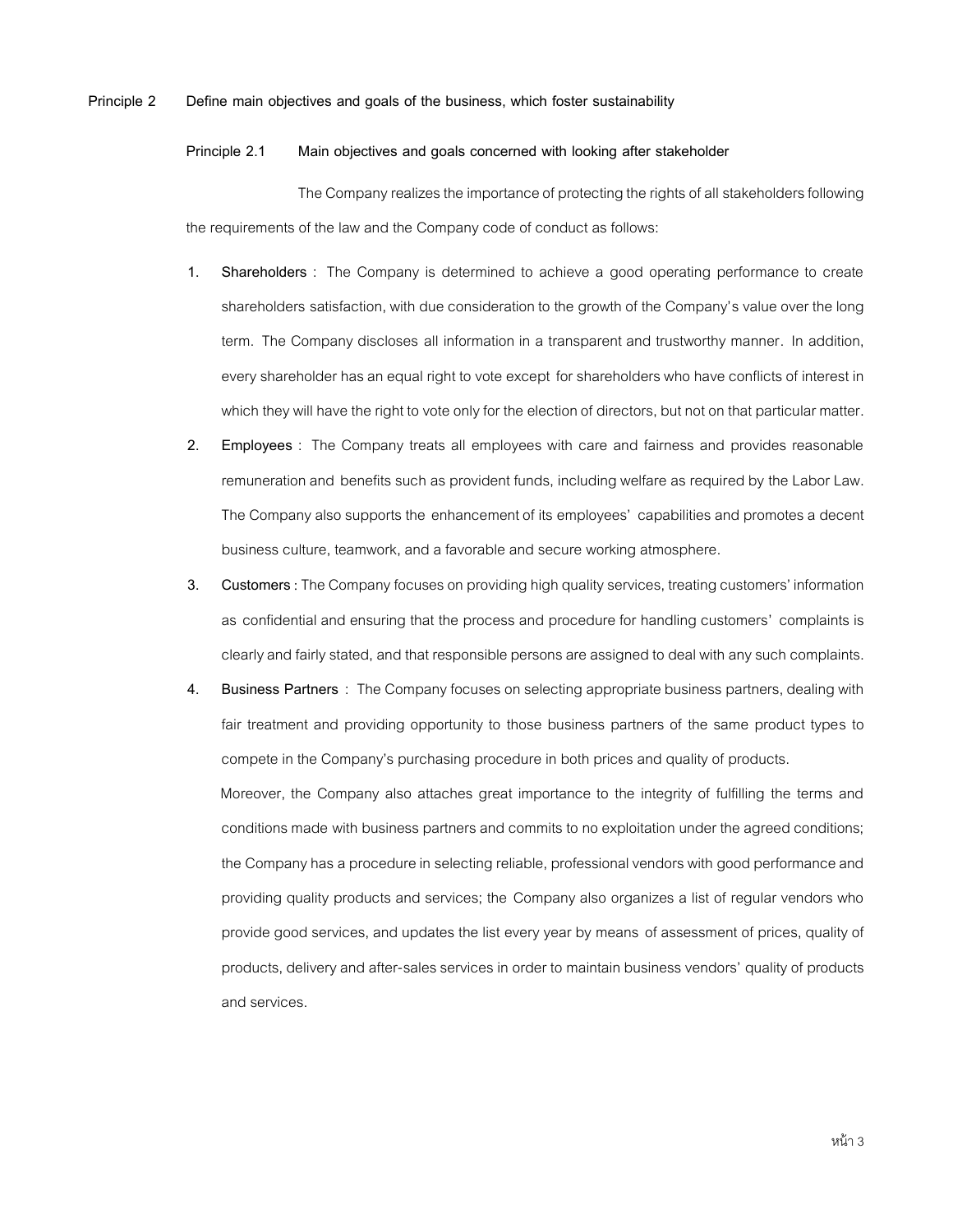- **5. Lenders** : The Company attaches great importance to the integrity of fulfilling the obligations made with trading lenders and commits to no exploitation under the conditions that are mutually agreed and discloses information with accuracy, adequacy and in a timely manner via appropriate channels which lenders can review.
- **6. Competitors** : The Company follows the rule of fairness in competing with others and avoids any wrongdoing toward its competitors.
- **7. Society and Environment** : The company takes a responsible attitude towards society. Business operation not only strictly adheres to the relevant laws, but also creates the advantages for society and public sector in the area of economy, culture, tradition and environment. The Company also supports activities relating to the environment, including a campaign to turn off the lights and the computer screen during the lunch break, to adjust the temperature to suit the workplace, and a campaign to print only necessary documents. The senior management of the Group plays an important role in promoting the principles of social responsibility.
- **8. Public Sector** :The Company conducts its business in adherence to laws, rules and regulations of the authorities as well as provides effective cooperation according to government policies. Moreover, the Company will not involve or operate business with any illegal organizations or individuals.

In summary, the Company abides by all relevant laws and regulations in order to ensure the rights of all stakeholders are well protected. The Company also supports useful activities and treats any complaints as important in order to improve its operations.

# **Principle 2.2 Define main objectives and goals of the business, which foster sustainability**

Finansa Plc. is an investment holding company with strategic investments in Securities Brokerage and Underwriting, Investment Banking and Real Estate Development. The Company also makes Private Equity and other investments in this region.

#### Finansa's strategic objectives over the next three years can be summarized as follows:

- 1. Support the management of each of Finansa's strategic investments in planning and meeting their respective strategic goals.
- 2. Monetizing the Private Equity investments by steering them towards a liquidity event, such as a listing on the Stock Exchange of Thailand, that will enable Finansa to generate capital gains.
- 3. Identify additional Private Equity investment opportunities.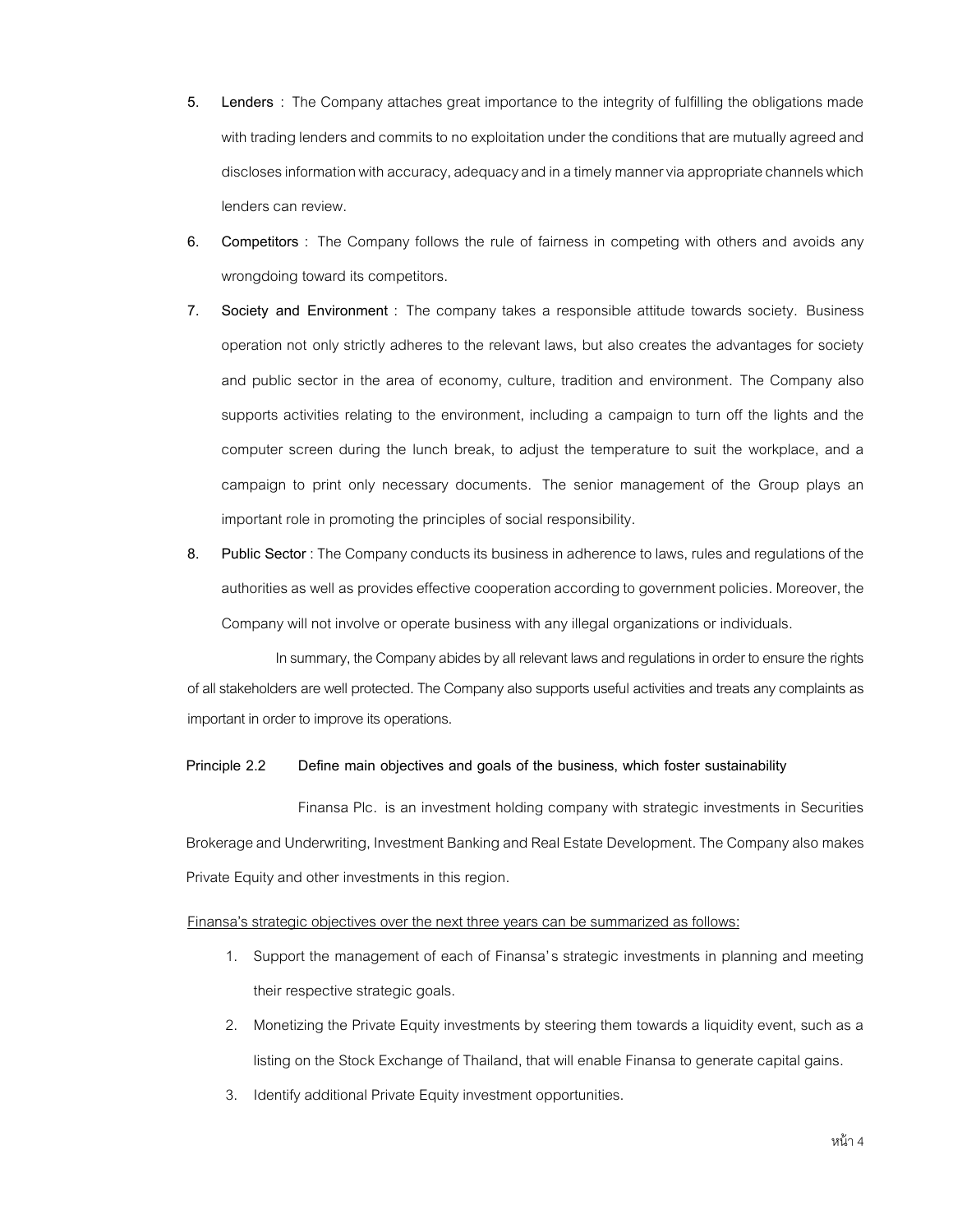#### Vision

To deliver returns to shareholders in the form of dividends and capital appreciation through deploying the Company's assets productively into strategic investments that have upside potential both in terms of value recognition and in terms of improved performance across a range of metrics that include financial performance, corporate governance, employee training, development and compensation and overall business sustainability.

#### **Principle 3 Enhance effectiveness of the Board of Directors**

#### **Principle 3.1 Specify and review the structures of the Board of Directors**

The Company' s Board of Directors is responsible for specifying and reviewing the structures of the Board of Directors in terms of size, composition, and appropriate proportion of Independent Directors. The Board is also responsible for ensuring that it is composed of Directors with diverse qualifications in terms of skills, experiences, abilities, and specific characteristics, as well as gender and age, which are necessary for achieving the organization's key objectives and goals. In this connection, the purpose is to ensure that the Board of Directors as a whole has the right mix of appropriate qualifications.

#### **Number of Directors and proportion**

The number of the Company's Directors shall be in line with the legal requirements and the principles of good corporate governance, comprising at least 5 directors and should not be more than 12 directors. Checks and balances of management shall be exercised by non-executive, non-employee directors. Said non-executive, non-employee directors may not authorize decisions or sign binding documents on behalf of the company and must have no interest in the management of the Company or its subsidiaries.

In addition, the Board of Directors includes the Audit Committee, comprising at least 3 independent directors, constituting more than one-third of the total number of Directors and thus considered adequate checks and balances of business operations by non-executive directors. All the Company's independent directors must have required qualifications promulgated by the Securities and Exchange Commission and Stock Exchange of Thailand.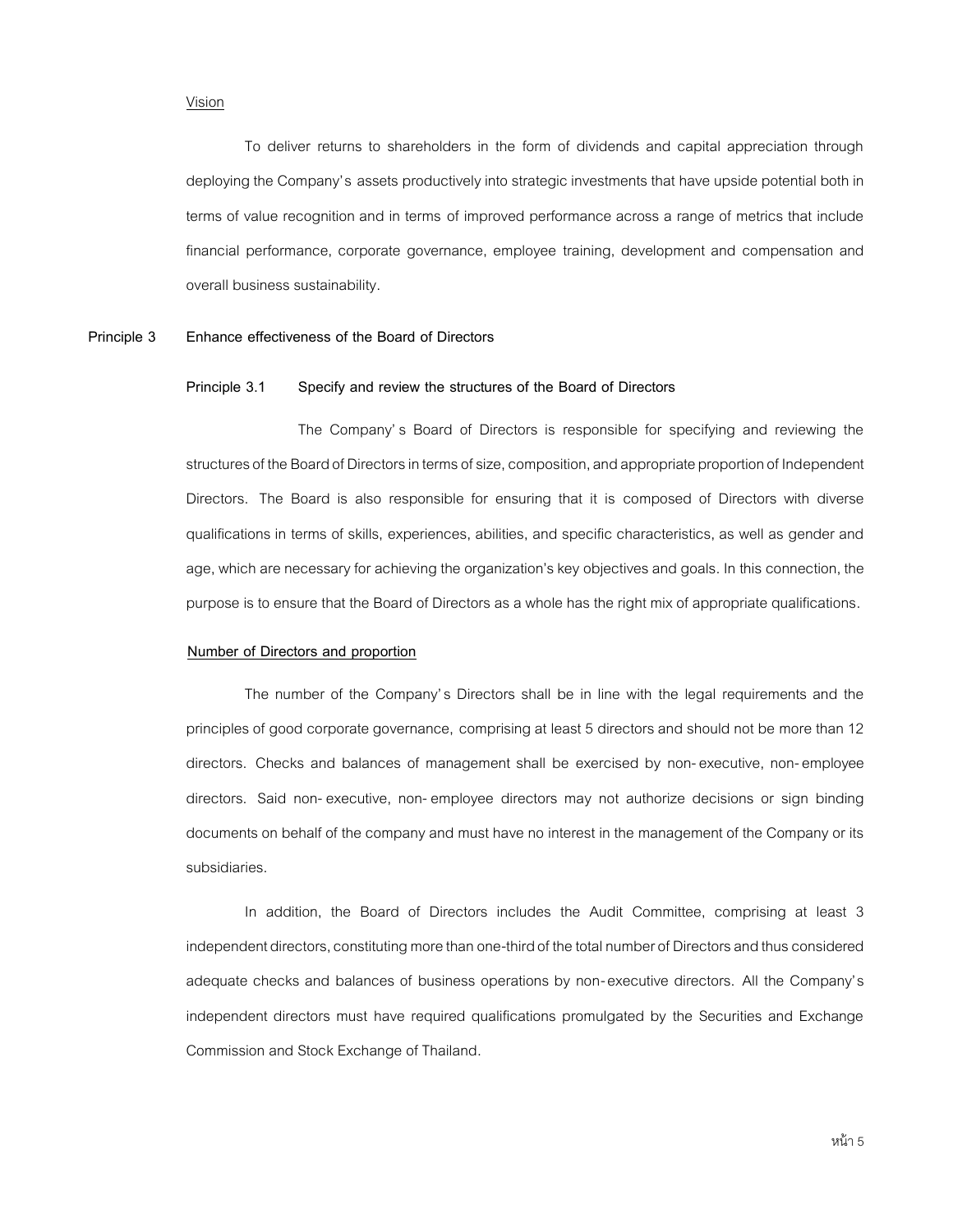The Board should explicitly disclose in the company's annual report and on the websiteits diversity policies and details relating to directors, including directors' age, gender, qualifications, experience, shareholding percentage, years of service as director, and director position in other listed companies.

The Company establishes the term of office for directors in its Articles of Association. At each General Meeting of shareholders, one-third of the directors - or if their number is not a multiple of three, then the number nearest toone-third - must retire from office. In the first and second years following a registration of the Company, the directors who retire are decided by drawing lots; after that, directors who have been in office the longest shall retire first. The retiring directors may also be re-elected.

The Company has appointed a Company Secretary to support and assist the Board in its activities including providing advice pertaining to laws and regulations and communicating and monitoring compliance with the resolutions of the Board of Directors.

In terms of the selection process of independent directors, when the independent directors are due to retire from their term of office or when there is a need to nominate more independent directors, the Nomination, Compensationand Corporate Governance Committee will consider selecting qualified persons who have experiences, knowledge and expertise suitable and beneficial to the Company and also meet the minimum qualifications set forth below. Nominees Annual Report 2020 214 FNS Holdings Public Company Limitedwill be proposed to the Board of Directors' Meeting or the Shareholders' Meeting for consideration pursuant to the Company's Articles of Association.

The Company' s independent directors' qualifications meet all requirements of the Capital Market Supervisory Board. The qualifications are as follows:

- 1) Holding not more than 0 . 5 % of the Company's shares with voting rights, or those of any subsidiary company, associated company or juristic person with conflict of interest, which shall be inclusive of the shares held by related persons.
- 2) Not being a director who is involved in the Company management, an employee, a staff member, an advisor who receives a regular salary from the Company, or a controlling person of the Company, subsidiary company, associated company, subsidiary company with the same level or of juristic person with a conflict of interest within the last 2 years.
- 3) Not being a connected person, by virtue of a blood relationship or legal marriage, being father, mother, spouse, sibling, child, including spouse of a child, of the executives, major shareholders, controlling

หน้า 6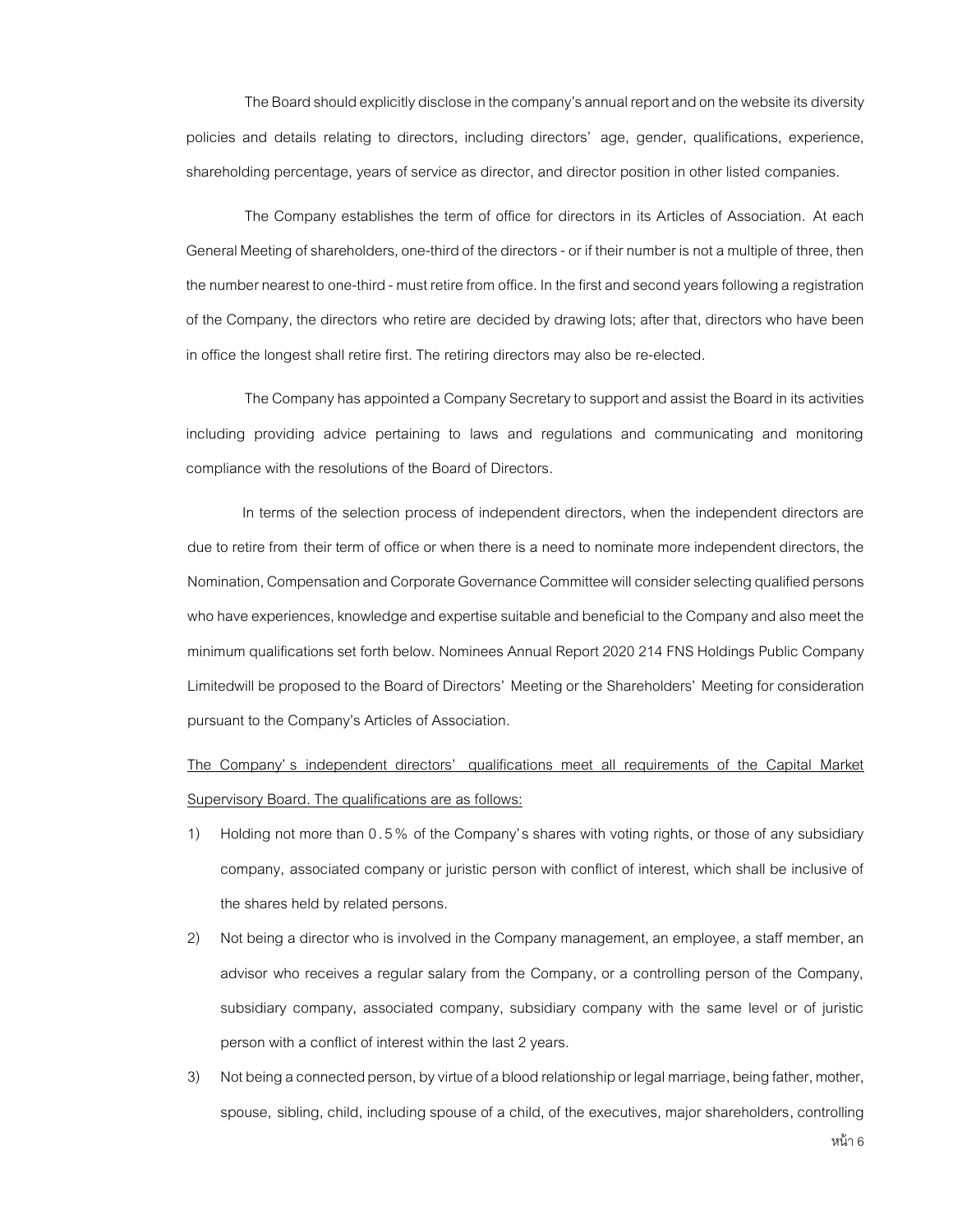persons or persons who are about to be nominated as executives or controlling persons of the Company or subsidiary company.

- 4) Not holding a business relationship with the Company, subsidiary company, associated company or with a juristic person with a conflict of interest in a way that may interrupt the exercise of independent discretion. Not being a major shareholder, a non-independent director, or an executive of a business holding a relationship with the Company, subsidiary company, associated company or of a juristic person with a conflict of interest within the last 2 years.
- 5) Not being an auditor of the Company, subsidiary company, associated company or of juristic person with a conflict of interest, and not being a major shareholder, non-independent director, executive or managing partner of the audit firm providing the auditors of the Company, subsidiary company, associated company or of juristic person with a conflict of interest within the last 2 years.
- 6) Not being a professional service provider including legal or financial adviser receiving service fee of more than Baht 2 million a year from the Company, subsidiary company, associated company or from a juristic person with a conflict of interest within the last 2 years. In the case that the professional service provider is a juristic person, it shall include the major shareholder, non-independent director, executive or managing partner of such service provider.
- 7) Not being a representative director appointed by the Company's directors, major shareholders or shareholders related to major shareholders.
- 8) Not operating a business with the same nature and in competition with the Company and its subsidiaries or not being a partner in a partnership or a director involved in administration or an employee, officer, routine consultant or holding share more than one percent of all shares with voting rights of other company with the same nature and in competition with the Company and its subsidiaries.
- 9) Not holding other characteristics that prohibit the expression of independent opinion on the Company's operations.

The Company organized several committees, including the Executive Committee, the Audit Committee, the Nomination, Compensation and Corporate Governance Committee, the Group Investment Committee and the Group Risk Management Committee in order to administer specific issues in detail. Each committee is composed of members with duties and responsibilities as follows: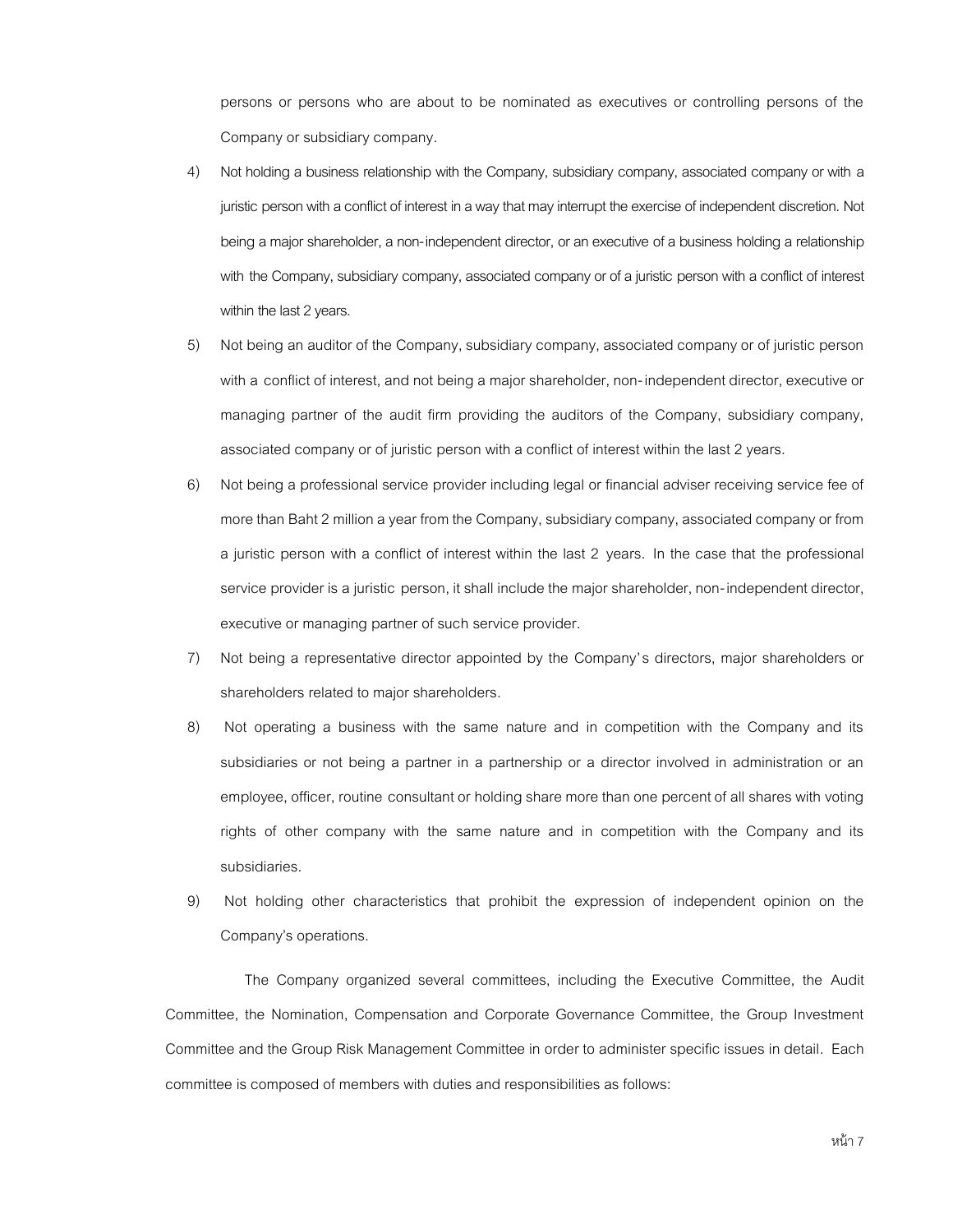# 1. The Executive Committee

consisted of the 3 executive members, the Executive Committee is authorized to control and oversee the Company's businesses in line with the assignments given by the Board of Directors. As well, the Committee is required to directly report its performance to the Board of Directors.

# 2. The Audit Committee

consisted of the 3 members whose qualifications being in line with the requirements imposed by the regulatory agencies. Performing its duties in a fully independent manner and reporting directly to the Board of Directors, the Committee serves as the Board of Directors' key tool for overseeing and ensuring that the business operations management not only has appropriate standards and transparency, but also complies with the regulations of the state agencies as well as those of the Company. The objectives are to put in place effective internal control as well as reliable reporting systems, which are of benefit to all the parties concerned and shareholders.

#### 3. The Nomination, Compensation and Corporate Governance Committee

Comprises two independent directors and one executive director. the chairperson of the Committee shall be an independent director with power and duties as specified by the Company's Board of Directors. The roles and responsibilities of the Committee which reports directly to the Board of Directors are specified in the Charter of The Nomination, Compensation and Corporate Governance Committee

# 4. The Group Investment Committee

is composed of directors from each company in the group responsible for setting business policies and supervising investment of the Company and its affiliates.

#### 5. The Group Risk Management Committee

is composed of directors from each company in the group responsible for setting risk management guidelines and policies of the Company and its affiliates.

#### **Principle 3.2 Selection of the Chairperson of the Board of Directors**

The Chairperson of the Board of Directors should be an independent director and not the same person as the chief executive officer. The Company has clearly defined the scope of authority and duties of the Chairperson of the Board.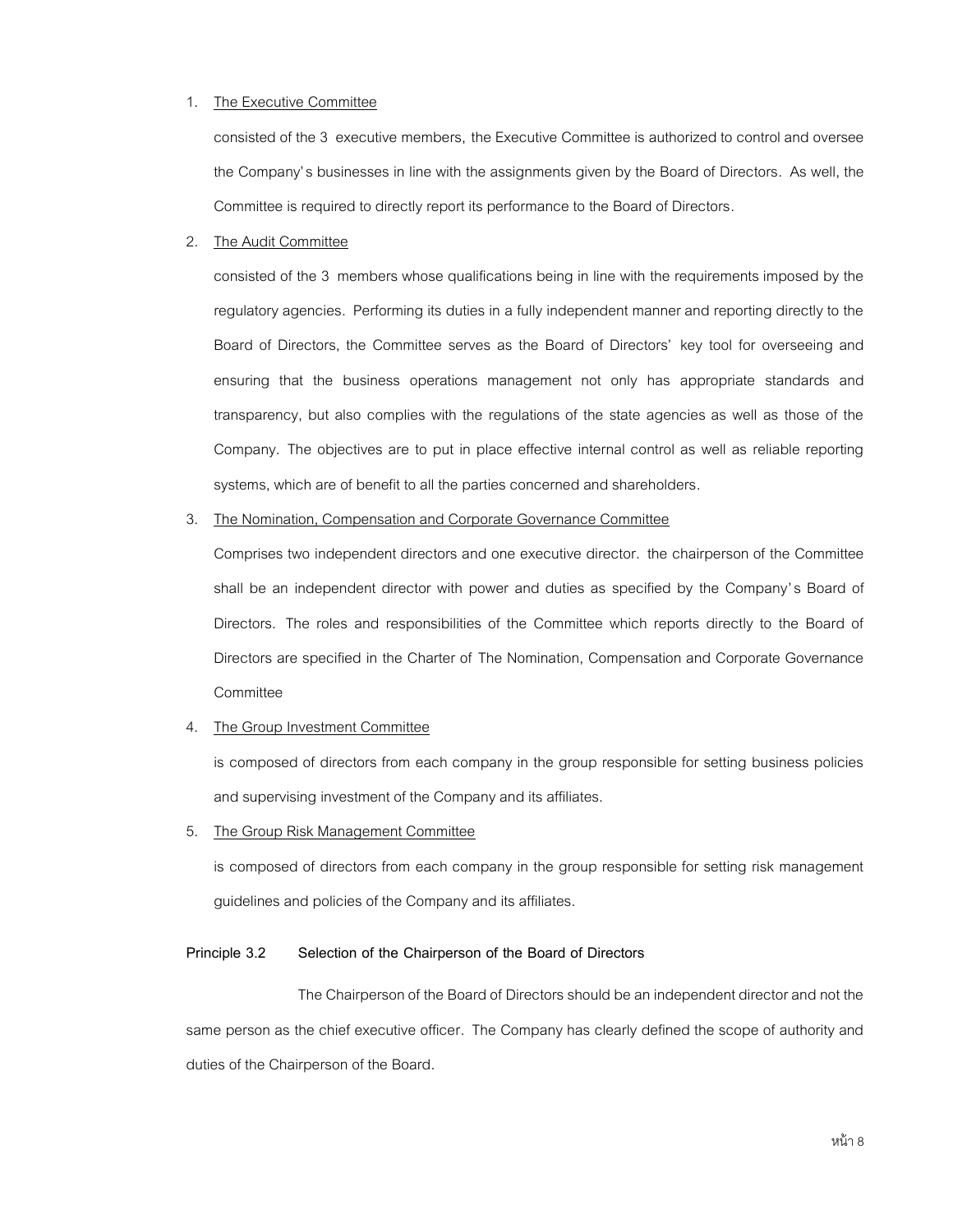# Chairman of the Board of Directors: Scope of Duties

- 1. Setting Board meeting agendas in consultation with the Managing Director and overseeing the process to ensure the Board members receive accurate, complete and clear information prior to the meeting to assist them in the decision making process.
- 2. Providing leadership and direction to the Board of Directors and being chair of the Board meetings.
	- 2.1 Conducting a Board meeting according to the agenda, the Company's Articles of Association, and applicable laws.
	- 2.2 Allocating sufficient time to each Board member to discuss and express his/her opinion freely and use his/her discretion in making decisions by taking all stakeholders into consideration.
	- 2.3 Summarizing the Board meeting resolutions clearly.
- 3. Being Chairperson in a meeting of shareholders and conducting the meeting according to the agenda, the Company's Articles of Association and relevant laws by allocating appropriate time along with providing opportunities for shareholders to express their opinions equitably and ensuring that shareholders' inquiries are responded to appropriately.
- 4. Supporting management according to the principles of good corporate governance and the Company's Code of Conduct.
- 5. Ensuring that the Board of Directors has an appropriate structure and composition.
- 6. Ensuring that there is a performance assessment of the Board of Directors as a whole and selfassessment of directors including Sub-committee members and that the assessment results are reviewed for performance improvement.

# **Principle 3.3 Nomination and selection of Directors**

The Nomination, Compensation and Corporate Governance Committee which comprises two independent directors and one executive director. Roles, Duties, and Responsibilities in Policy Making and Guideline in Nominating Director and Authorized Person:

1) To review the suitability of the overall structure and composition of the Company in order to ensure its strength and achieve a balanced foundation for the Company. The Committee shall seek and select candidates with knowledge and capability that match with the Company's businesses in order to further propose to the Company's Board of Directors or the Shareholders' Meeting as required by each circumstance.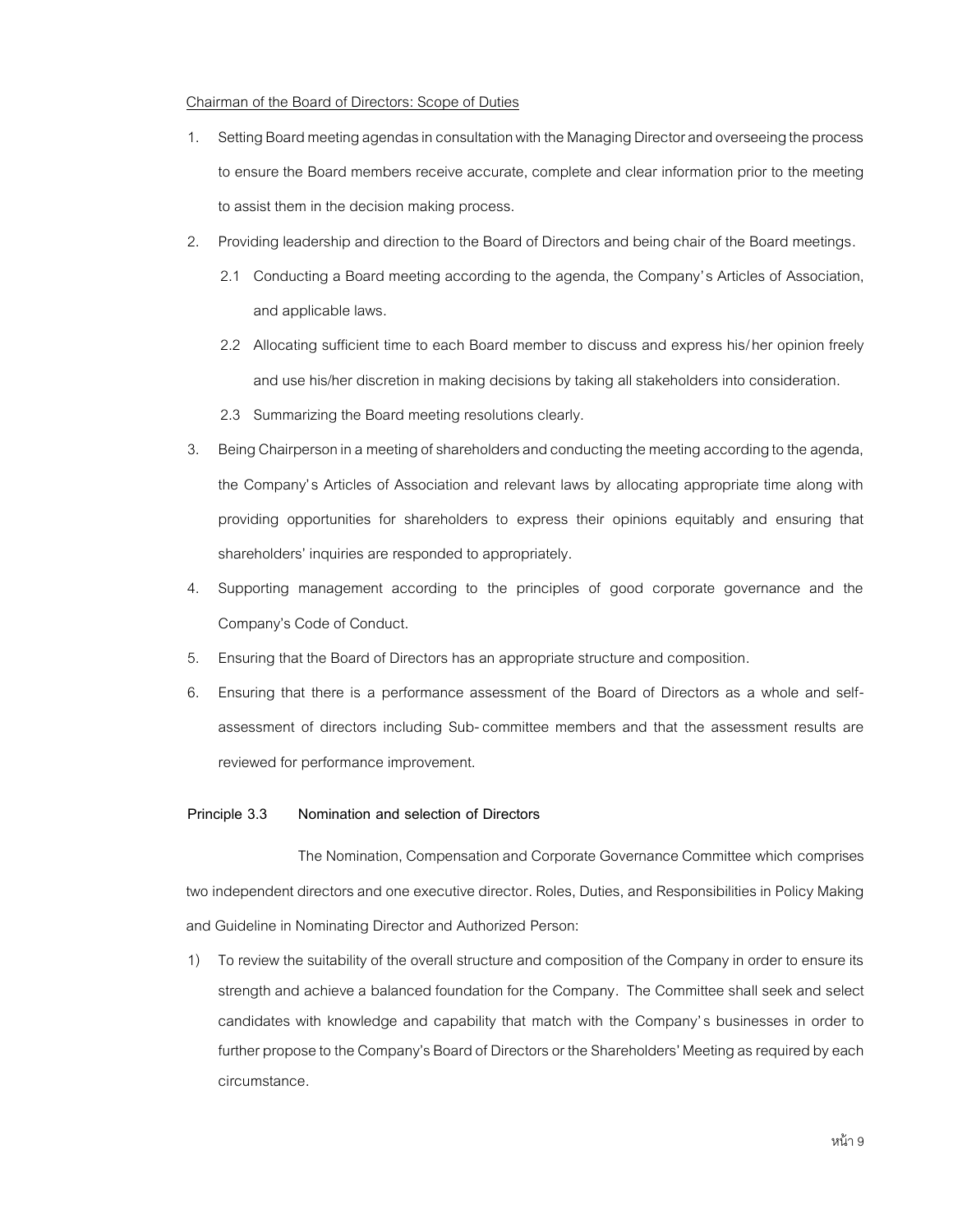- 2) To seek and select candidates from the following:
	- (2.1) Selecting candidates from the Company's personnel by identifying persons with knowledge, competence,and skills suitable for the position by ways of promoting personnel with knowledge, competence, and direct experiences suitable for that certain position.
	- (2.2) Selecting candidates from outside the Company, focusing on persons from financial institutions or financial fields with experience appropriate for the position.
- 3) To Consider the following qualifications in selecting suitable candidates:
	- (3.1) Selecting and nominating persons with appropriate qualifications who are not restricted by any laws or official regulations.
	- (3.2) Selecting and nominating persons who have appropriate knowledge, competency, and experience in accordance with the Company's target and vision for those positions.
	- (3.3) Selecting and nominating persons who do not have a conflict of interest with the Company.
	- (3.4) Selecting and nominating persons with integrity, good morality, and honesty.
	- (3.5) Selecting and nominating persons who can dedicate time and effort for such roles and responsibilities.
- 4) To approach qualified persons as mentioned and to ensure their interest and disposition in assuming directorship if they were to be appointed by the shareholders.
- 5) To consider the independence of each Independent Director to assess the qualification of an Independent Director. Also, to consider whether nominating a new Independent Director is required in the case of insufficiency in Independent Directors in accordance with the policies set by the Company's Board of Directors.
- 6) To consider an annual performance evaluation of Directors and authorized persons.

The election of the members of the Board of Directors is made at shareholders' meetings pursuant to the following procedures:

- 1. Each shareholder has one vote for each share held.
- 2. Each shareholder may cast all of his/her votes to select one or more candidates, but if selecting more than one candidate the number of votes given to each candidate cannot be greater or lesser than the number of votes given to the other(s).
- 3. The persons successively receiving the highest number of votes will be elected as directors until the permissible number of directors in the particular election is reached. In the case of an equal number of votes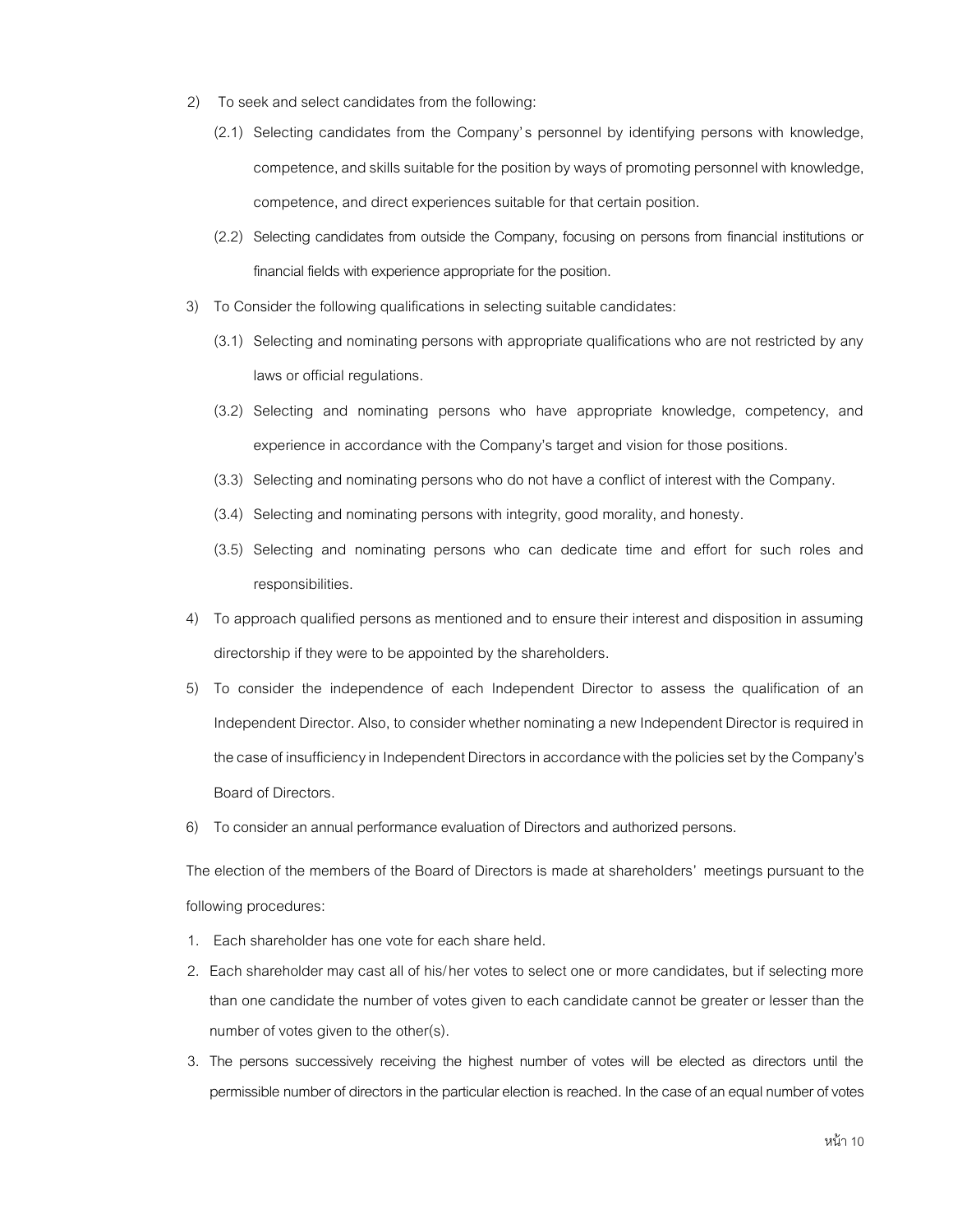given to more than one candidate, which causes the number of directors to be greater than the permissible number, the chairman shall cast the deciding vote.

#### **Principle 3.4 Remuneration of Directors**

The Nomination, Compensation and Corporate Governance Committee is responsible for setting the policy and criteria for the remuneration of directors and managing authorities. The remuneration of the Board of Directors must be approved by the Board of Directors and by the Meeting of Shareholders of the company. The Nomination, Compensationand Corporate Governance Committee uses the following criteria to determine the remuneration of directors:

- 1) To establish an appropriate structure of remuneration packages, taking into account the duties and responsibilities of Directors and authorized personsin order to retain and incentivize appropriately while fairly reflecting the performance results.
- 2) The remuneration package must go through a process and procedure that is transparent, in compliance with corporate governance, and open to examination.
- 3) To determine regulations for the remuneration by considering the following:
	- (3.1) Comparing with companies in peer or similar industries.
	- (3.2) Suitable with the Company performance, appointed duties and responsibilities, and at an appropriate level to retain and incentivize as well as annual performance evaluation.
	- (3.3) Being at a level that is fair to shareholders.
	- (3.4) Being under framework, criteria, and regulation of the authority concerned. Being transparent, in compliance with good corporate governance and fair with all related parties.
- 4) In the evaluation of Directors and authorized persons, responsibilities and associated risks must be considered as well as an importance to add value to shareholders in the long term.

**The Board should** disclose the roles and responsibilities of the Board and the Committees, the number of meetings and the number of Directors participating in meetings in the previous year, along with board and committee performance in the annual report.

## **establish 3.5 Performance of duties and time allocation**

All Directors should ensure that they have responsibility for carrying out duties and allotting adequate time as follows: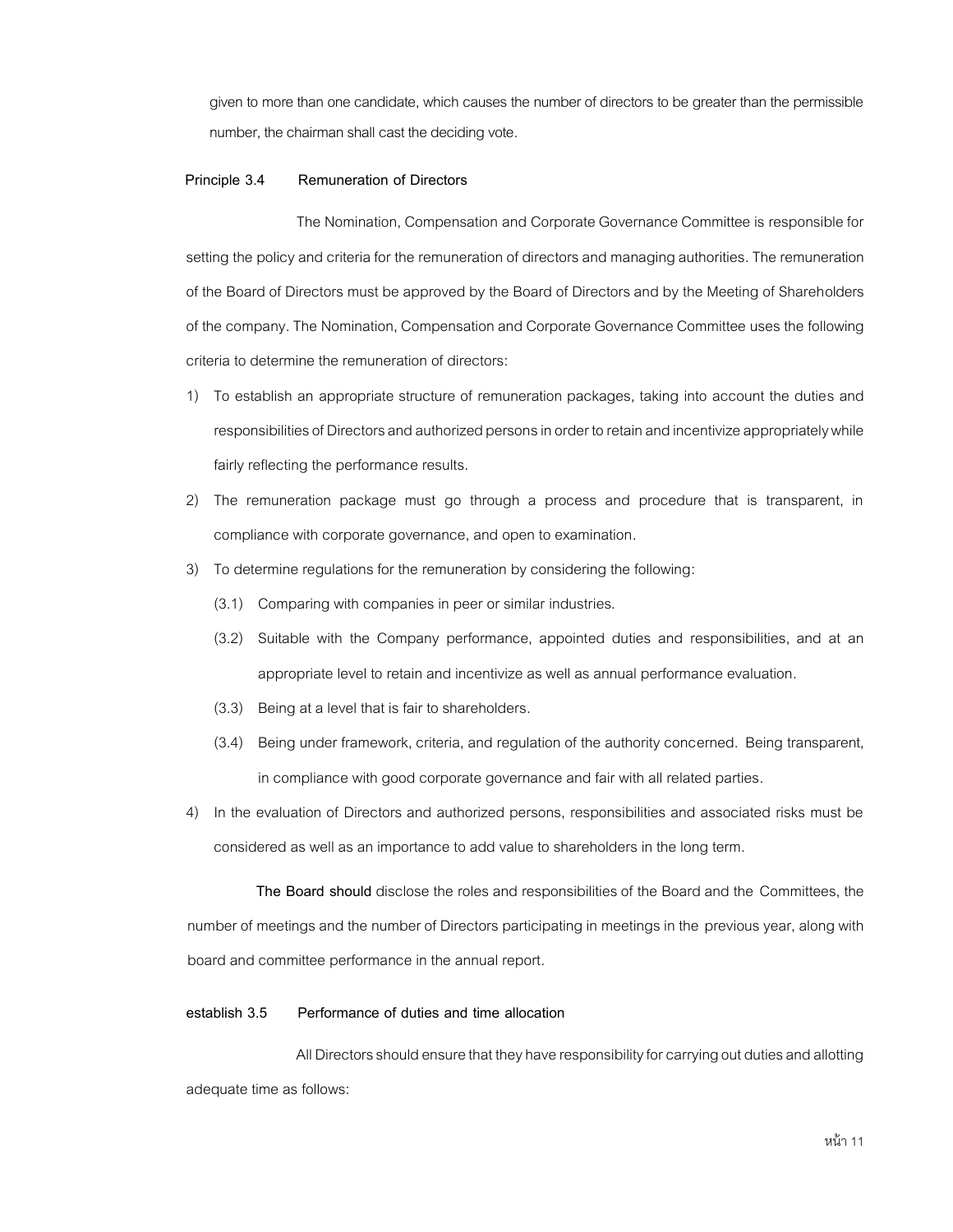- 1. Scheduling the Board of Directors' meeting in advance for each year to ensure attendance of directors.
	- 1.1 The Board of Directors shall meet at least 4 times a year, considered suitable for the Company.
	- 1.2 The Audit Committee shall meet at least 4 times a year.
	- 1.3 The Nomination, Compensation and Corporate Governance Committee shall meet at least 2 times a year.
	- 1.4 For other Committees, frequency of meetings shall be left to the discretion of each Committee's hairperson.
- 2. Directors are responsible for participating in all meetings of the Board of Directors, except when necessary. In this connection, the Director who will be absent at a meeting is required to inform the chairperson of the Board of Directors or the corporate secretary of the absence in advance. Each Director is required to attend at least 75% of all Board meetings held each year.
- 3. The Board of Directors shall hold a meeting at least once a year without the participation of an Executive Director.
- 4. Upon voting in each Board meeting, there shall be not less than two-thirds of all its members attending which constitutes a quorum. The number of Directors attending Committee meetings, which constitutes a quorum, shall be in line with the charter issued by each Committee, and no less than two-thirds of the total number of directors shall constitute a quorum.
- 5. Directors shall not hold positions of directors in more than 5 other listed companies.
- 6. In the case that the Managing Director will take up a directorship in another company (except the company which is owned by his/her immediate family member), this must be approved by the Board of Directors before taking up the directorship. The Board of Directors will consider the type of directorial position and number of companies that a director can take up the directorship. In this connection, holding of a position in any other companies must not violate the requirements or regulations of the other regulatory agencies concerned.

# **Principle 3.6 Governance of subsidiaries and other invested companies**

The Company shall appoint a CEO as a director to oversee business operations of businesses that the Company or its subsidiary company held an investment in, and reports on its investment status are required at the Board Meeting at least quarterly.

The Board of Directors has determined the subsidiary governance policy as follows:

(1) Assign the Managing Director to appoint in writing subsidiary directors, executives, or others with controlling power.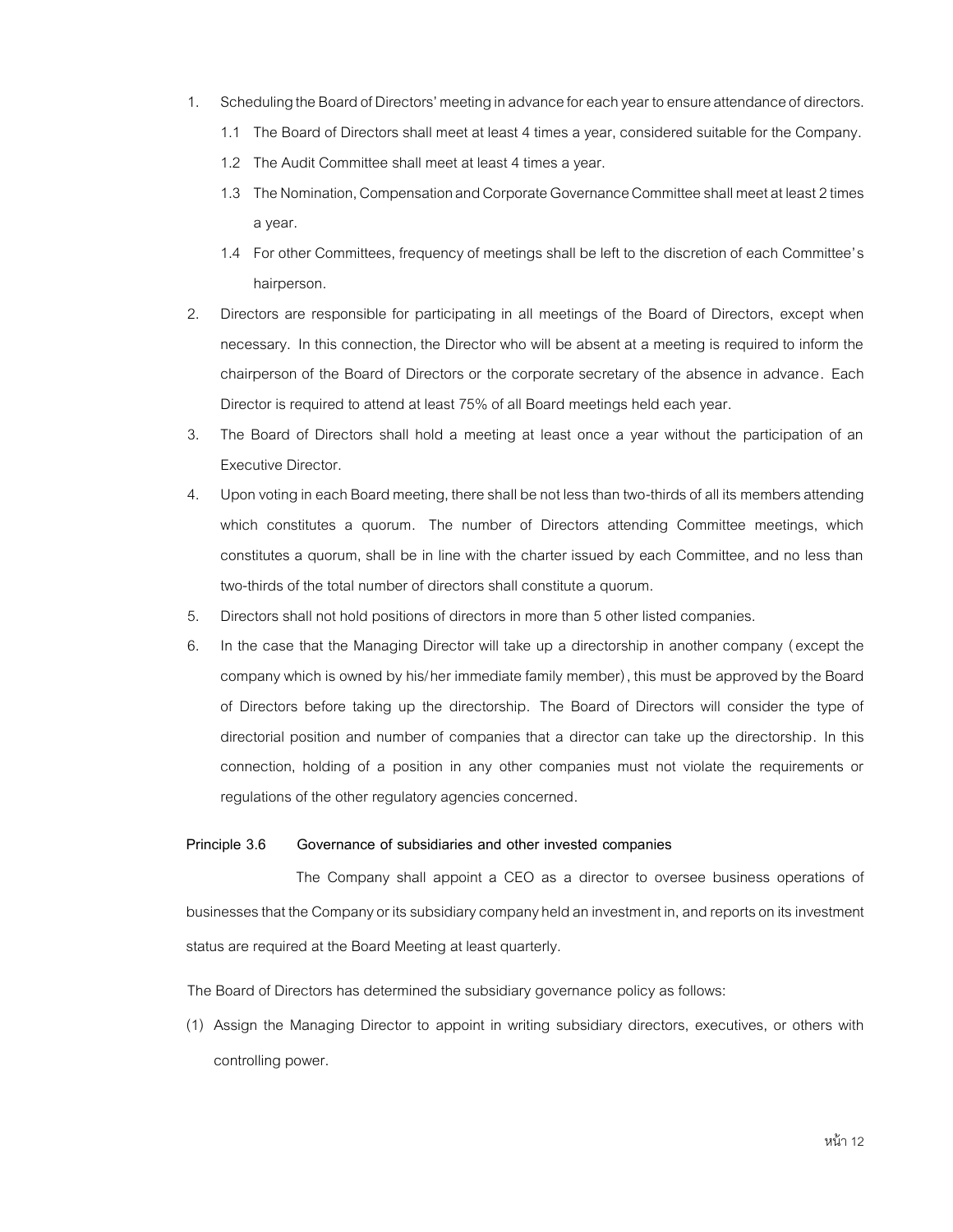- (2) The duties and responsibilities of the Company's appointed representative as mentioned in (1)are to oversee the subsidiaries' operations to ensure compliance with applicable law and standards, and the subsidiaries' policies. If the company's subsidiary has investors other than the Company, the Company's appointed representative is required to perform his/her role in the subsidiary's best interest and consistent with the governance framework and policies of the company.
- (3) The appointed representative shall ensure that the subsidiary's internal control systems are effective and that all transactions comply with relevant law and standards.
- (4) In the case of businesses that the company has or plans to hold a significant investment in (such as between 20 percent and 50 percent of shares with voting rights), other than subsidiaries, the board should ensure that shareholder agreements or other agreements are in place to enable the company's performance monitoring and participation in the businesses' management, including for approval of significant transactions and decisions. This is to ensure that the company has sufficient, accurate, and timely information for the preparation of its financial statements that conform with relevant standards.

# **Principle 3.7 Performance appraisal**

The board should conduct a formal annual performance evaluation of the board, its committees, and each individual director. The evaluation results should be disclosed in the annual report.

- (1) The board's, committee's and individual directors' performance evaluation should beconducted at least once a year to facilitate consideration and improvement of the board's performance and effectiveness and resolution of any problems. Assessment criteria and process for the board's, committees' and directors' performance should be systematically set in advance.
- (2) The annual assessment of the performance of the board and committees should be carried out as a whole and on an individual director level. The criteria, process, and results of the evaluation should be disclosed in the annual report.

## **Principle 3.8 Skills and knowledge enhancement for Directors' duties**

The Company's Board of Directors oversees the Directors, ensuring that each of them has knowledge and understanding about their roles and responsibilities, nature of business operations, and the laws related to the business operations. The Board of Directors also encourages all Directors to regularly enhance their skills and knowledge useful for the performance of their duties as Directors. In this connection,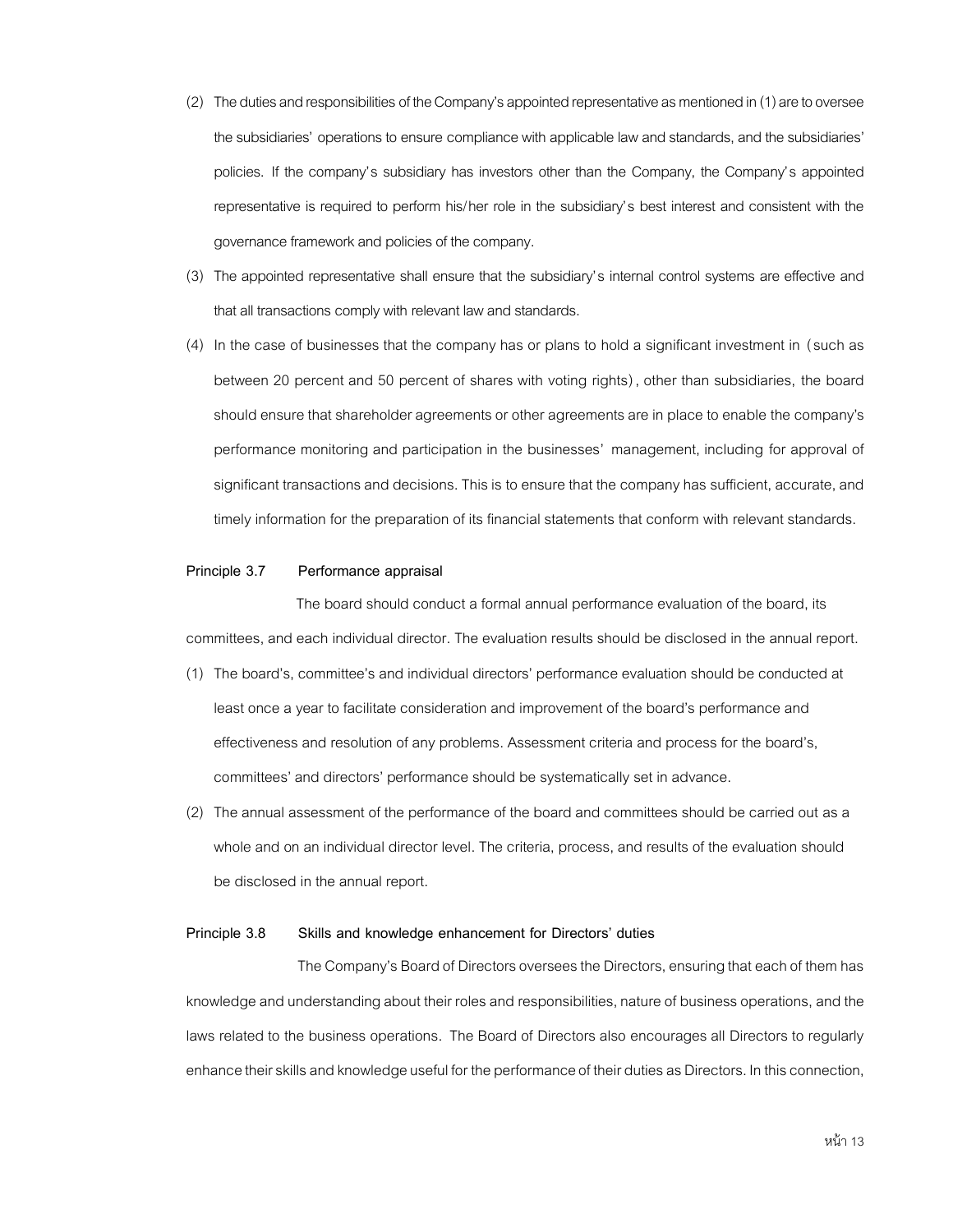the Directors are required to attend training courses or seminars in order to broaden their knowledge in the performance of their duties. The information of which has to be disclosed in the Annual Report.

The board should ensure that newly appointed directors receive a formal and proper induction and all information relevant to their responsibilities and performing their duties, including details about the company's objectives, the nature of the business, and the company's operations. When a director is replaced, the company secretary or Secretary of the Board of Directors shall prepare the following documents for the newly appointed directors:

- 1. The Company's annual report, which contains visions, strategies, and goals of the Company.
- 2. The schedule of the Company's Board of Directors meetings and sub-committees meetings as well as the monthly meeting agendas and special meeting agendas.
- 3. The manual of position of directors and executives including qualifications and profile prohibited by laws related to financial institutions, key policies of Finansa Group such as Good Corporate Governance Policies, Anti-corruption Policies, risk management policies, policies in using outsourcing services, etc. as well as the relevant acts and notifications.

# **Principle 3.9 Board of Directors' performance of duties**

The Company's Board of Directors ensures orderly performance of its duties and ability to access necessary information. As well, the Board of Directors is supported by the Company's secretary who has knowledge and experience necessary and appropriate for supporting the Board of Directors' performance of duties.

- 1. The Company establishes the schedules and agenda of various committees' meetings for each year in advance. In this connection, the Company shall notify each Director of the schedules so that they will be able to allocate time for attending the meetings as follows:
	- 1.1 The Board of Directors shall meet at least 4 times a year, considered suitable for the Company, as the Company is a holding business.
	- 1.2 The Audit Committee shall meet at least 4 times a year.
	- 1.3 The Nomination, Compensation and Corporate Governance Committee shall meet at least 2 times a year.
	- 1.4 For other Committees, frequency of meetings shall be left to the discretion of each Committee's Chairperson.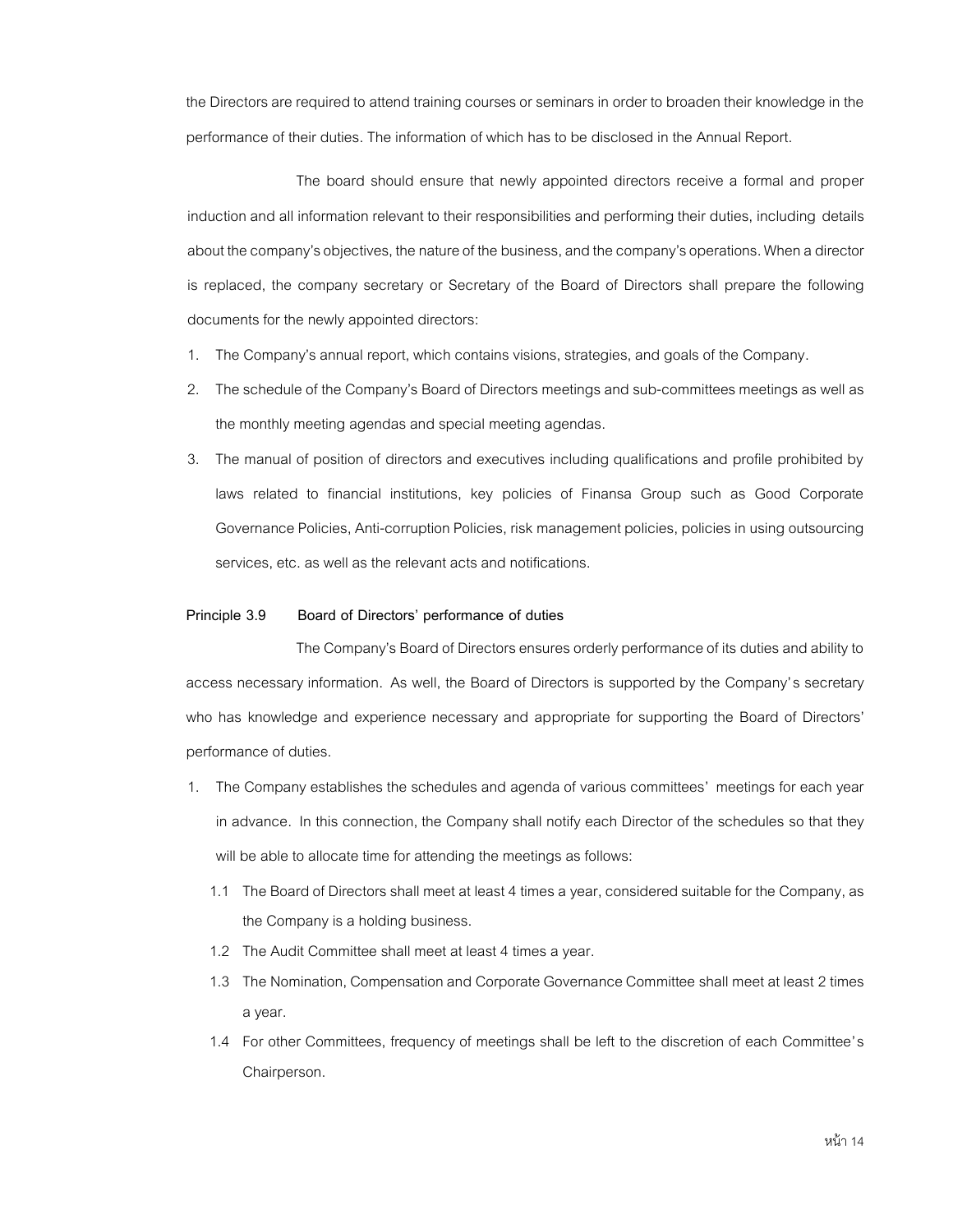- 2. Meeting documents should be sent to each director at least 7 business days before the meeting.
- 3. The board should encourage the chief executive officer to invite key executives to attend board meetings to present details on the agenda items related to matters that they are directly responsible for, and to allow the board to gain familiarity with key executives and assist succession planning.
- 4. The board should have access to accurate, relevant, timely and clear information required for their respective roles from the chief executive officer, company secretary, or designated executive. If necessary to discharge their responsibilities, the board may seek independent professional advice at the company's expense.
- 5. Non-executive directors should be able to meet, as necessary, among themselves without the management team to debate their concerns at least once a year and report the outcome of their meeting to the company's managing director.
- 6. Appoint a company secretary with the necessary qualifications, knowledge, skills, and experience for performing his/her duties, including providing advice on corporate governance, legal, regulatory and administrative requirements, preparing board meetings and other important documents, supporting board meetings, and coordinating the implementation of board resolutions. The board should disclose the qualifications and experience of the company secretary in its annual report and on the company's website.
- 7. The company secretary should receive ongoing training and education relevant to performing his/her duties. The company secretary is also encouraged to enroll on a company secretary certified programme.

# **Principle 4 Ensure Effective CEO and People Management**

# **Principle 4.1 Ensure Effective CEO and People Management**

The board should ensure that a proper mechanism is in place for the nomination anddevelopment of the chief executive officer and key executives to ensure that they possess the knowledge, skills, experience, and characteristics necessary for the company to achieve its objectives as follows:

1. The board should establish, or assign the Nomination, Compensation and Corporate Governance Committee to establish, the criteria and procedures for nomination and appointment of the managing director.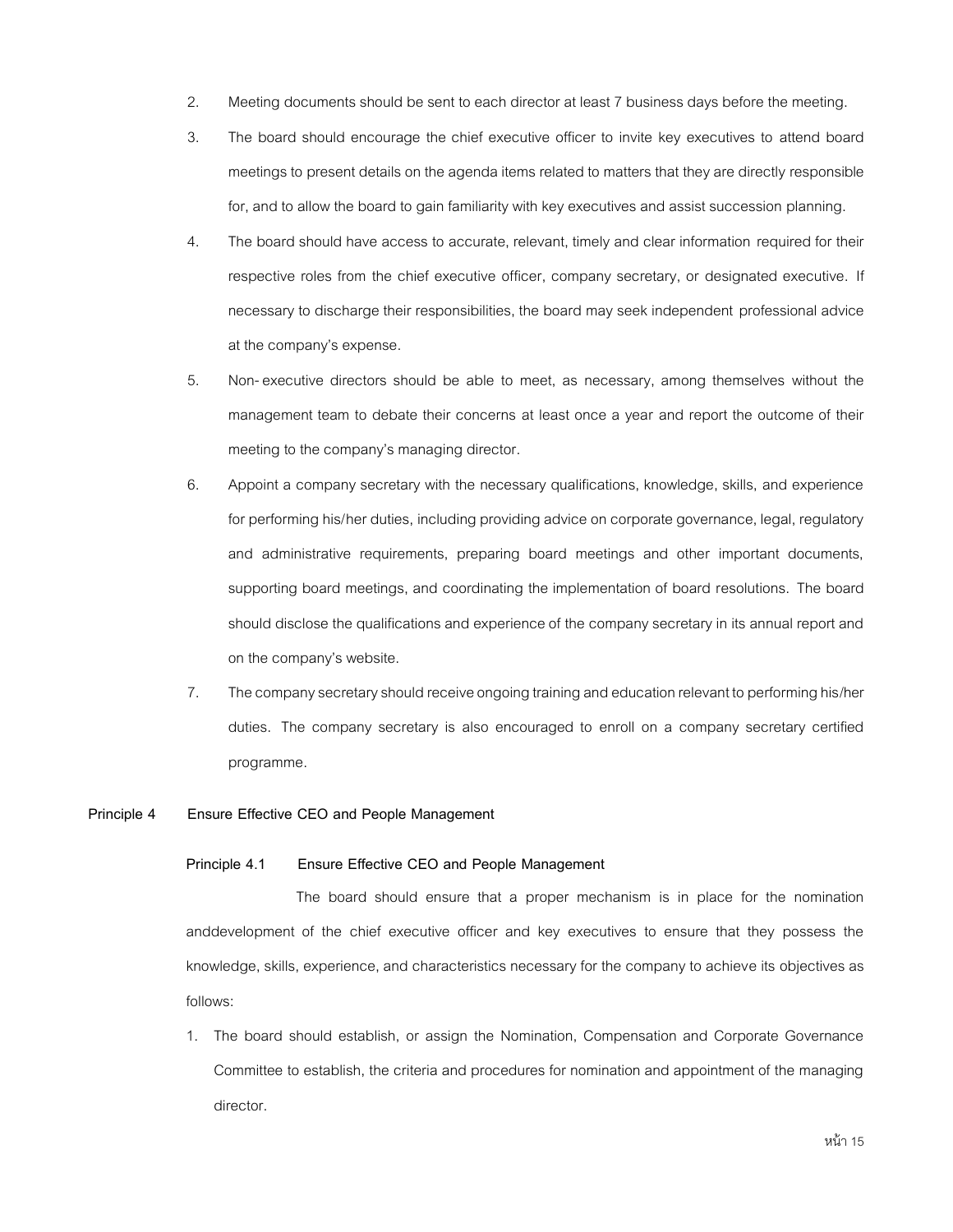- 2. The board should ensure that the managing director appoints knowledgeable, skilled, and experienced key executives. The board or the Nomination, Compensation and Corporate Governance Committee together with the managing director should establish the criteria and procedures for nomination and appointment of key executives.
- 3. To ensure business continuity, the board should ensure that development and succession plans for the managing director and key executives are in place.
- 4. The board should promote continuous development and education of the managing director and key executives that is relevant to their roles.

# **Principle 4.2 The establishment of an appropriate compensation structure and performance evaluation are in place.**

The board should ensure that an appropriate compensation structure and performance evaluation are in place as follows:

- 1. In the remuneration structure for Executives at the levels of Vice President and above, the Managing Director will be responsible for submitting a proposal to the Nomination, Compensation and Corporate Governance Committee.
- 2. Ensure that the individual total compensation takes into account industry standards and company performance.
- 3. The Nomination, Compensation and Corporate Governance Committee is responsible for establishing guidelines for appraising the annual performance of key executives as well as chief executive officers in support of the company's objectives, values, and long-term sustainable value creation, taking into account the benchmarks that have been agreed upon in advance with the Chief Executive Officer.
- 4. The Board of Directors may assign the Chairperson to consider and communicate the outcomes to the Managing Director.
- 5. The Company's Board of Directors oversees and ensures the establishment of the guidelines and factors to be used for performance appraisal across the organization.

# **Principle 4.3 Shareholder structure and relationship**

The board should consider its responsibilities in the context of the company's shareholder structure and relationships, which may impact the management and operation of the company.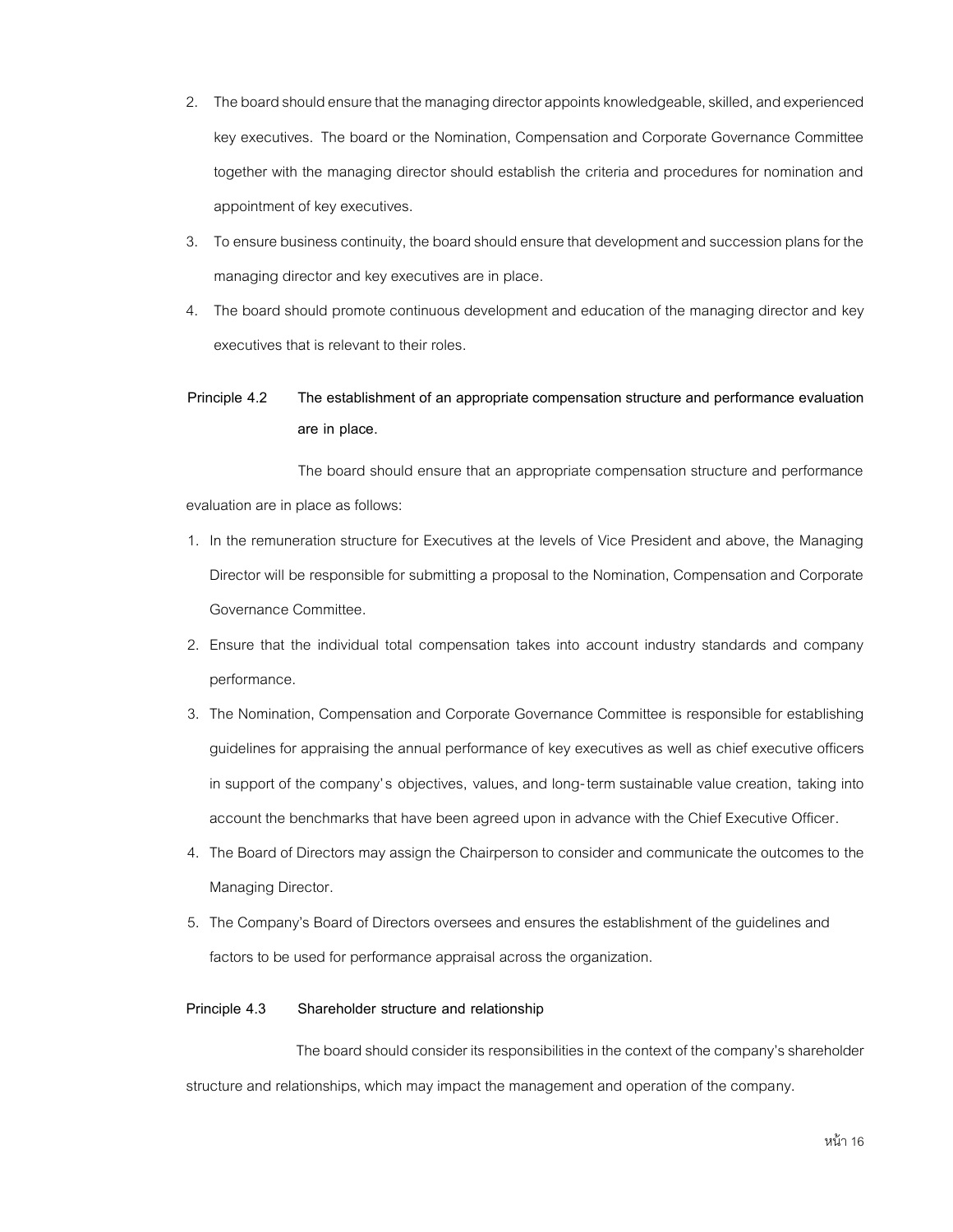The Company's Board of Directors conducts a study aiming to understand the shareholder structure and relationship. In case there are agreements of family shareholders, whether in writing or not, agreements of shareholders, or policies of the holding company, which have impacts on the power in management of the business operations, the Board of Directors ensures that the information about the various agreements which have impacts on the control of the business is disclosed to the public.

#### **Principle 4.4 Human resources management and development**

The board should ensure the company has effective human resources management and development programmes to ensure that the company has adequate staffing and appropriately knowledgeable, skilled, and experienced employees and staff.

- 1. Ensure that the company is properly staffed, and that human resources management aligns with the company's objectives and furthers sustainable value creation. All employees and staff must receive fair treatment.
- 2. Ensure that the company establishes a provident fund or other retirement plan, and require management to implement a training and development programmer for employees and staff that promotes financial literacy, including on retirement savings, and educates employees and staff on life path investments that are suitable for their age.

#### **Principle 5 Nurture Innovation and Responsible Business**

#### **Principle 5.1 Innovation that creates value for the Company**

The Company's Board of Directors pays attention to and supports creation of innovation which not only adds value to businesses but also is of benefit to customers or the parties concerned. The Board of Directors also has responsibility towards society and the environment. The related details are as follows:

- 1. The Board of Director places emphasis on cultivating a culture of innovation and encourages the management to take into consideration the innovation culture cultivation when they review strategies, develop plans for streamlining business operations and monitoring performance.
- 2. The Board of Directors fosters creation of innovation with an aim to add value to businesses, taking into account constant changes in the environment which encompasses adoption of business models,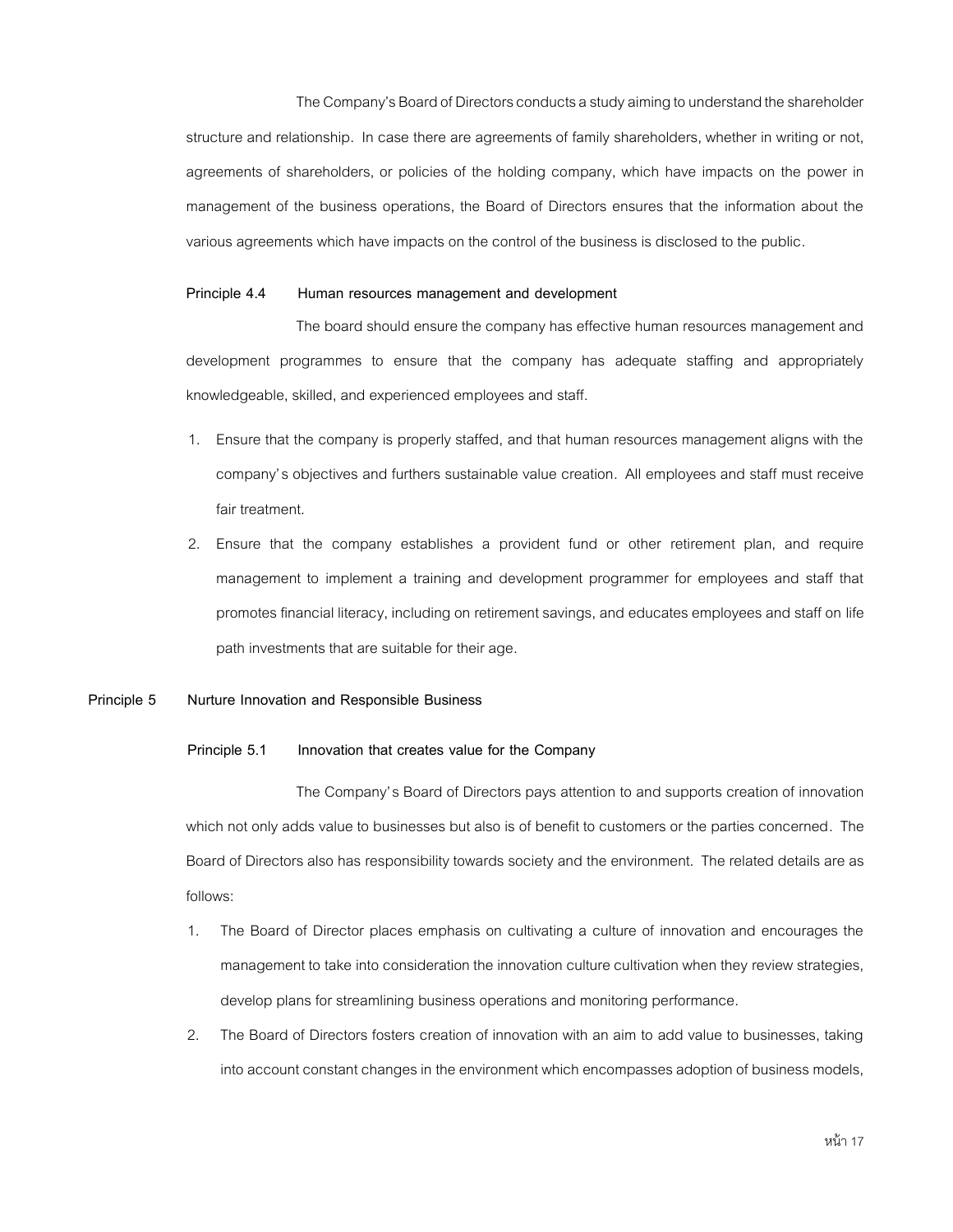designing perspectives, development of products and services, research and work processes as well as cooperation with trading partners.

# **Principle 5.2 Responsibility towards society and environment**

The board should encourage management to adopt responsible operations, and incorporate them into the company's operations plan. This is to ensure that every department and function in the company adopts the company' s objectives, goals, and strategies, applying high ethical, environmental and social standards, and contributes to the sustainable growth of the company as follows:

- (1) Responsibilities to employees, staff, and workers at least by adhering to applicable law and standards and providing fair treatment and respect for human rights, including a fair level of remuneration and other benefits, a level of welfare that is not less than the legal limit (but can be over the legal limit where appropriate), health care, non-discrimination and safety in the workplace, access to relevant training, potential skills development and advancement.
- (2) Responsibilities to customersat least by adhering to applicable law and standards, considering impact on health, safety of products and services, customer information security, sales conduct, after-sales service throughout the lifespan of products and services, and following up on customer satisfaction measurements to improve the quality of products and services. In addition, advertising and public relations should promote responsible consumption and must be done responsibly, avoiding taking advantage of or misleading customers, or causing misunderstanding about the products and services offered by the company.
- (3) Responsibilities to business partners by engaging in and expecting fair procurement and contracting, including fair contract or agreement conditions, providing access to training, developing potential and enhancing production and service standards in line with applicable law and standards, and expecting and supervising business partners to respect human rights, social and environmental responsibilities, and treat their employees, staff, and workers fairly including ensuring that business partners have implemented sustainable and values-based business policies and procedures.
- (4) Responsibilities to the community by applying business knowledge and experience to develop and follow up on the success of projects that can concretely add value to the community while respecting community interests.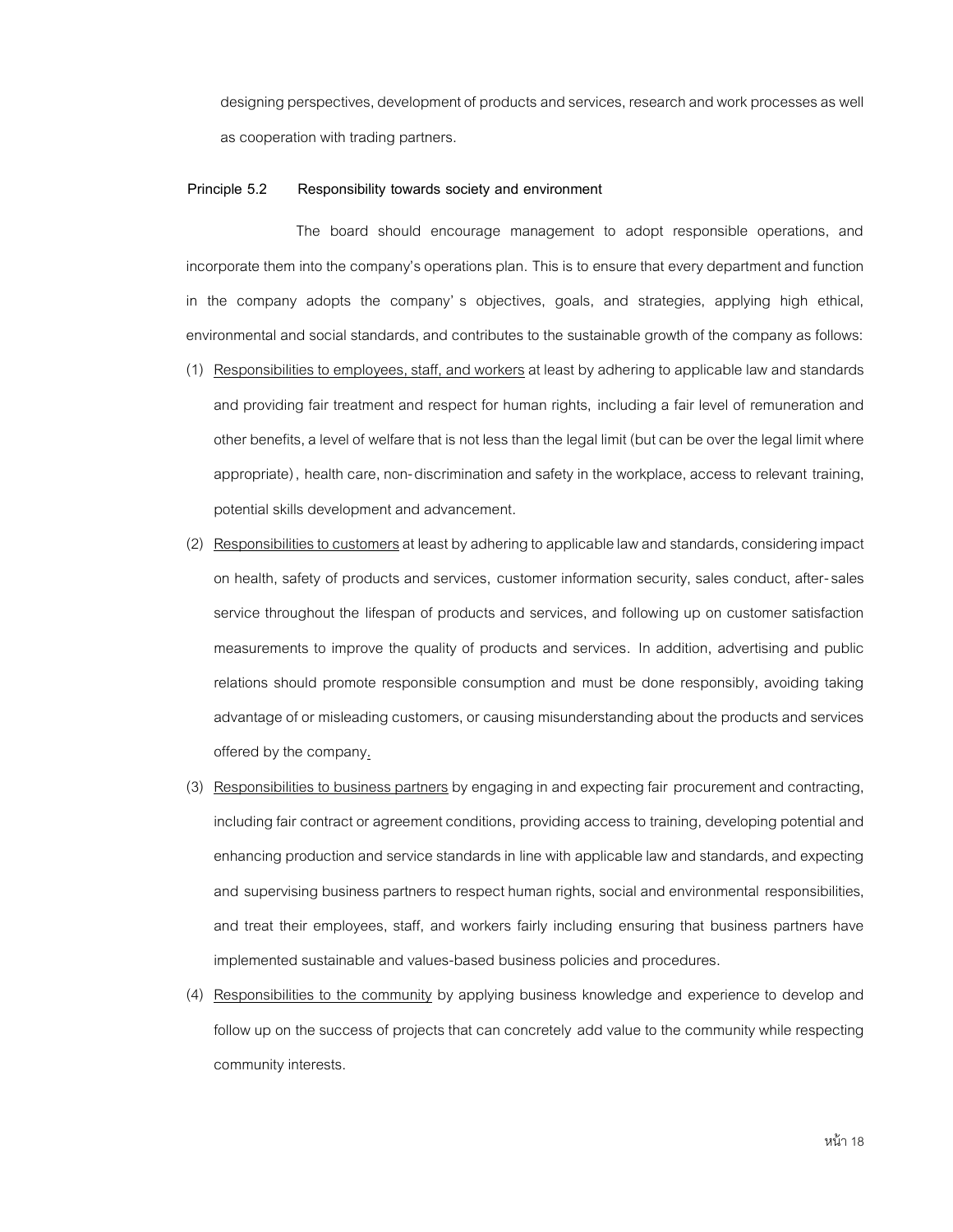- (5) Responsibilities to the environment by preventing, reducing and managing negative impact on the environment from all aspects of the company's operations, including in the context of raw material use, energy use, water use, renewable resources use, rehabilitating the diversity of biology, waste management, and greenhouse gas emissions.
- (6) Fair competition by promoting ethical business conduct and not using anti-competitive practices to gain or protect a market position.
- (7) Anti- fraud and corruption by ensuring that the company complies with applicable anti- fraud and corruption law and standards, and implements, announces and reports on anti-fraud and corruption policies and practices to the public, including on its participation in private sector anti-corruption initiatives and certification programmes. The board should encourage the company to collaborate with other companies and business partners to establish and implement anti- fraud and corruption measures.

#### **Principle 5.3 Efficient allocation and management of resources**

The board should ensure that management allocates and manages resources efficiently and effectively throughout all aspects of the value chain to enable the company to meet its objectives as follows:

- 1. The board should have a thorough understanding of the company's resource needs to support its business model, and how available resources correlate.
- 2. The board should have a thorough understanding of how the business model affects resource optimisation in support of ethical, responsible, and overall sustainable value creation.
- 3. The board should ensure that management continuously reviews, adapts, and develops the company's use and optimisation of resources, considering internal and external factors to meet the company's objectives.

#### **Principle 5.4 Governance of enterprise IT**

The board should ensure that management continuously reviews, adapts, and develops the company's use and optimisation of resources, considering internal and external factors to meet the company's objectives as follows: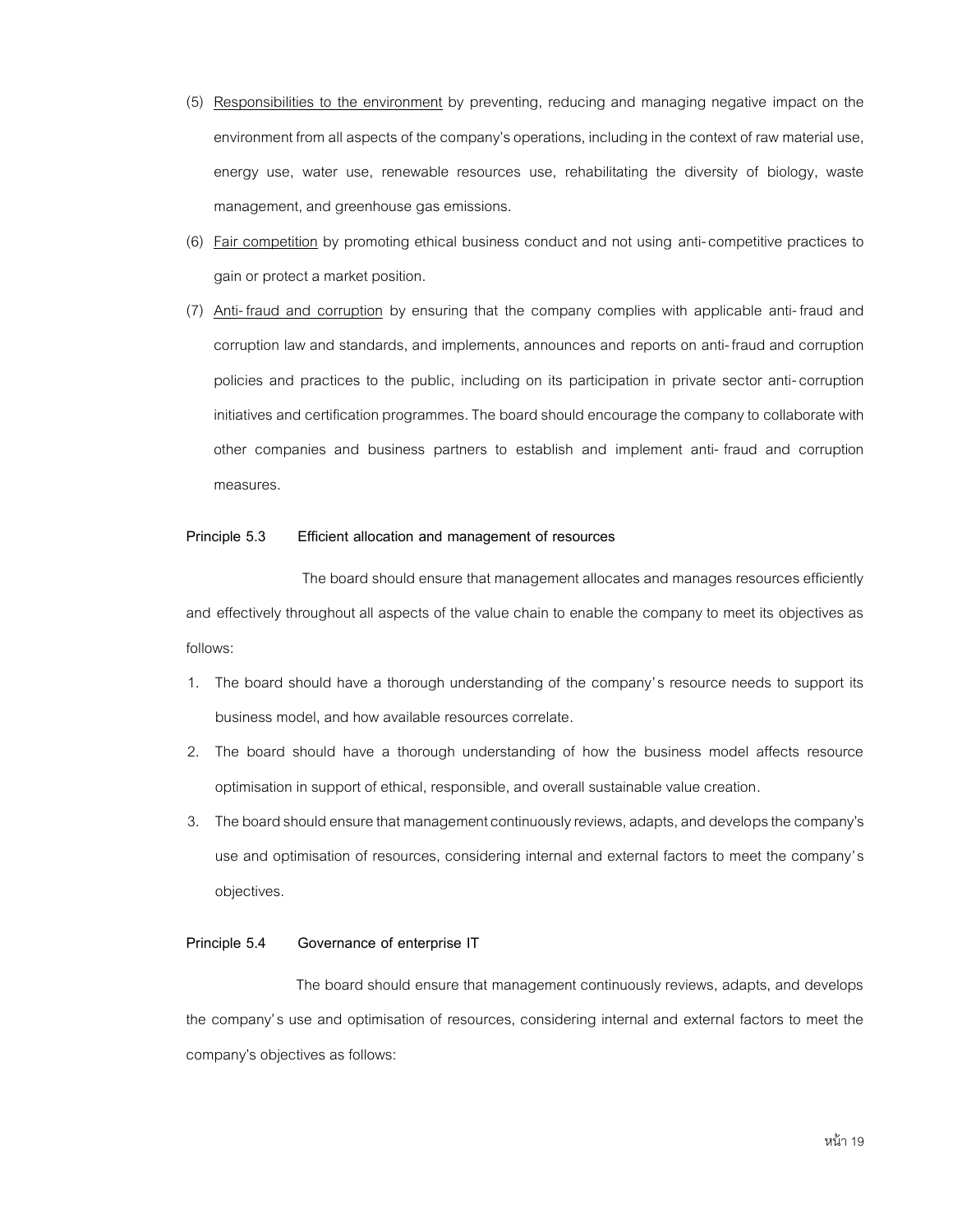- 1. The board should ensure that the company has an IT resource allocation policy that ensures adequate and optimal investment in and allocation of IT resources.
- 2. The board should ensure that the company's risk management includes IT risk management.
- 3. The board should ensure that IT security policies and procedures are in place.

# **Principle 6 Strengthen Effective Risk Management and Internal Control**

## **Principle 6.1 Risk management and internal control**

The Board should ensure that the company has effective and appropriate risk management and internal control systems that are aligned with the company's objectives, goals and strategies and comply with applicable law and standards as follows:

- 1. The board should be aware of and understand the nature and scope of the company's principal and substantial risks and should approve the risk appetite of the company.
- 2. The board should ensure the establishment and implementation of risk management policies that are consistent with the company's goals, objectives, strategies and risk appetite. The risk management policies should support identification and prioritisation of early warning signals of material risks. The risk management policies should be reviewed regularly.
- 3. The board should ensure that the company's principal and substantial risks are identified through consideration of internal and external factors.
- 4. The board should ensure that the impact and likelihood of identified risks are assessed and prioritised, and that suitable risk mitigation strategies and plans are in place.
- 5. Considering the size and nature of the company, the board may establish a risk management committee or assign responsibility to the audit committee to assist the board in its oversight functions related to guidelines nos.  $1 - 4$
- 6. The board should regularly monitor the effectiveness of the company's risk management.
- 7. The board has to ensure and monitor that the company complies with relevant and applicable law and standards, whether domestic, international or foreign.
- 8. In assessing the effectiveness of the company's internal controls and risk management, the board should consider the results of internal controls and risk management at its subsidiaries and businesses in which it has a significant investment (between 20 percent to 50 percent of shares with voting rights).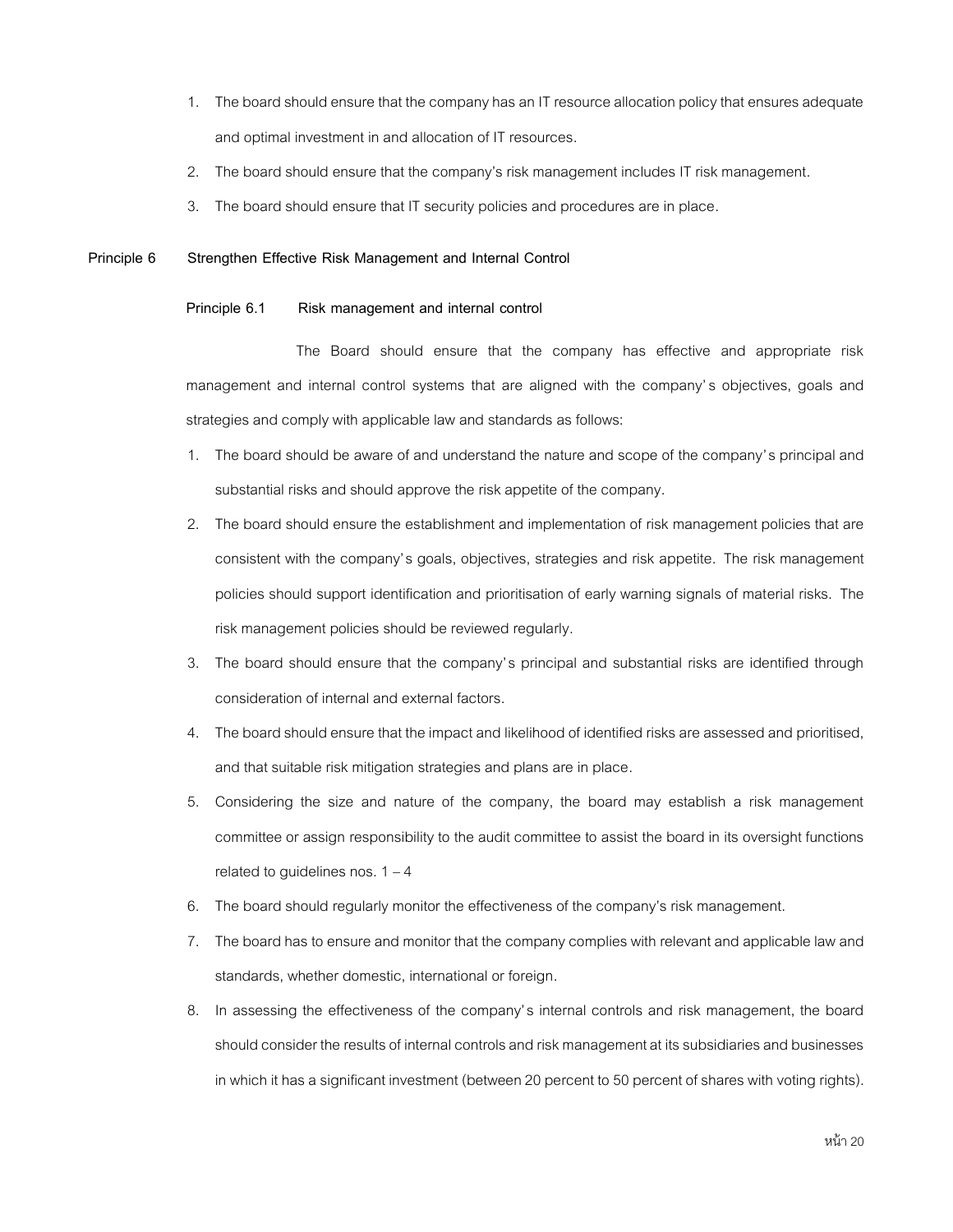# **Principle 6.2** Audit Committee

The board shall establish an audit committee that can act effectively and independently.

- 1. The board shall establish an audit committee that comprises at least three directors, all of whom must be independent directors, with required qualifications, and comply with applicablelegal requirements, including those promulgated by the Securities and Exchange Commission and Stock Exchange of Thailand.
- 2. The board should clearly set out in writing the audit committee's duties and responsibilities, and include at least the as following:
	- 1) To review the Company's financial reporting process to ensure that it is accurate and adequate.
	- 2) To review the Company's internal control system and internal audit system to ensure that they are suitable and efficient, to determine an internal audit unit's independence, as well as to approve the appointment, transfer and dismissal of the chief of an internal audit unit or any other unit in charge of an internal audit.
	- 3) To revise the Anti- Corruption Policy, reconsider the appropriateness of any change in Anticorruption Policy, verify the report of the internal control system, carry out risk assessment, receive reports about staff violating the Anti-corruption Policy and investigate the report.
	- 4) To review the Company's compliance with the law on securities and exchange, the Exchange's regulations, and the laws relating to the Company's business.
	- 5) To consider, select and nominate an independent person to be the Company's auditor including terminating his employment, and to propose such person's remuneration, as well as to attend a non-management meeting with an auditor at least once a year.
	- 6) To review connected transactions or transactions that may lead to conflicts of interests, to ensure that they are in compliance with the laws and the Exchange's regulations and are reasonable and for the highest benefit of the Company.
	- 7) To prepare, and to disclose in the Company's annual report, an Audit Committee's report which must be signed by the Audit Committee's chairman and consist of at least the following information:
		- (a) an opinion on the accuracy, completeness, and credibility of the Company's financial report,
		- (b) an opinion on the adequacy of the Company's internal control system,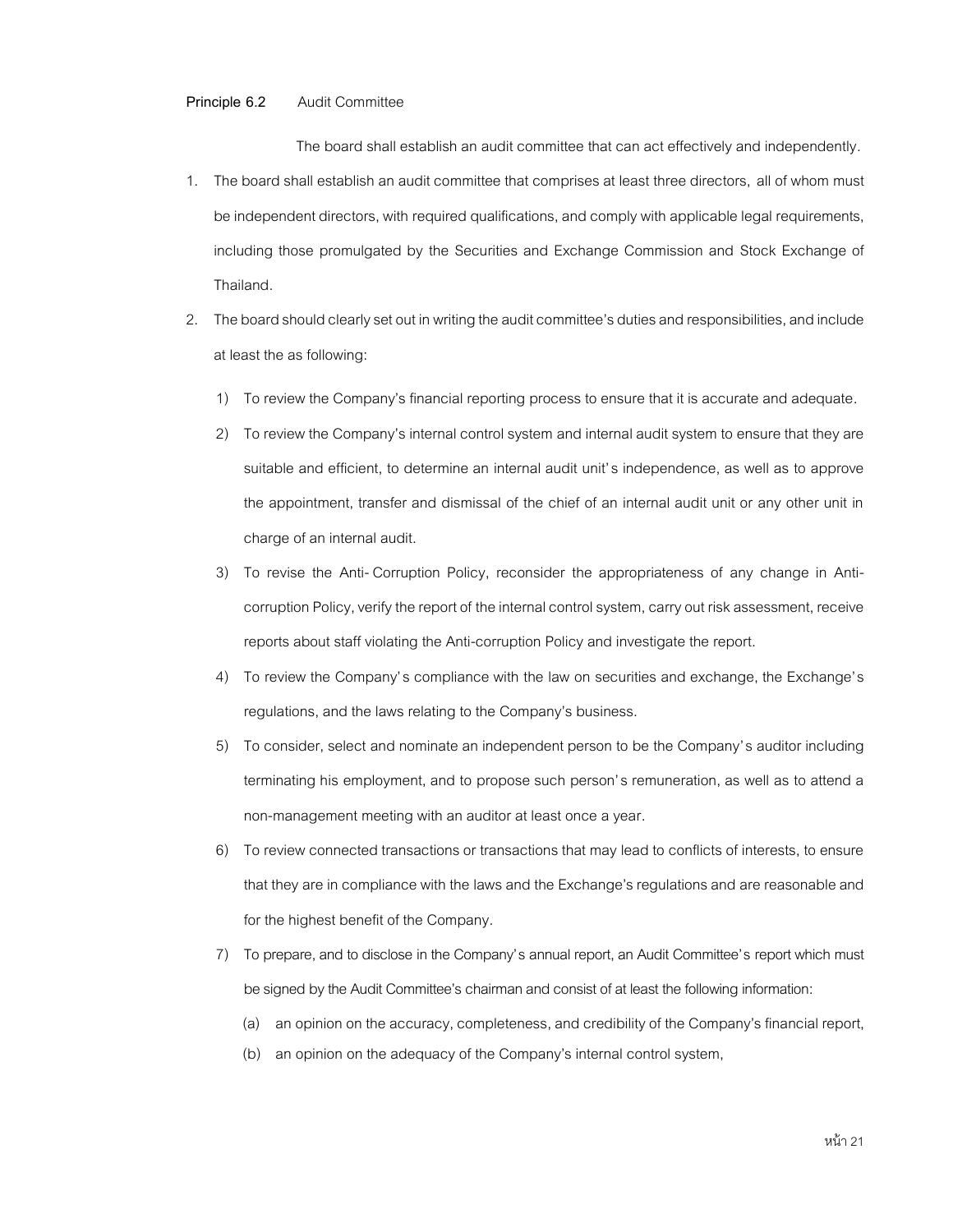- (c) an opinion on the compliance with the law on securities and exchange, the Exchange's regulations, or the laws relating to the Company's business,
- (d) an opinion on the suitability of the auditor,
- (e) an opinion on transactions that may lead to conflicts of interests,
- (f) the number of Audit Committee meetings, and the attendance at such meetings by each committee member,
- (g) an opinion or overview comment received by the Audit Committee from its performance of duties in accordance with the charter, and
- (h) other transactions which, according to the Audit Committee's opinion, should be known to the shareholders and general investors, subject to the scope of duties and responsibilities assigned by the Company's board of directors; and
- 8) To perform any other act as assigned by the Company's Board of Directors, with the approval of the Audit Committee.

# **Principle 6.3** Managing conflicts of interest

The board should manage and monitor conflicts of interest that might occur between the company, management, directors, and shareholders. The board should also prevent the inappropriate use of corporate assets, information, and opportunities, including preventing inappropriate transactions with related parties.

- 1. The board should establish an information security system, including appropriate policies and procedures, to protect confidentiality, integrity, and availability of business information, including market- sensitive information. The board should monitor the implementation of the information security policies and procedures and the adherence to confidentiality requirements by insiders, including directors, executives, employees and staff, and professional advisers, such aslegal or financial advisers.
- 2. The board should ensure management and monitoring of conflict of interest situations and transactions. The board should adopt an ethics and conflicts of interest policy consistent with applicable law and standards (including fiduciary duties), and establish clear guidelines and procedures for disclosure and decision-making in conflict of interest situations. For example, any party who has a vested interest in a particular transaction, should disclose that interest, and not be involved in the decision-making.
- 3. The board should set requirements for all directors to report conflicts of interest in relation to any meeting agenda item at least before consideration of the matter at the meeting and record the reported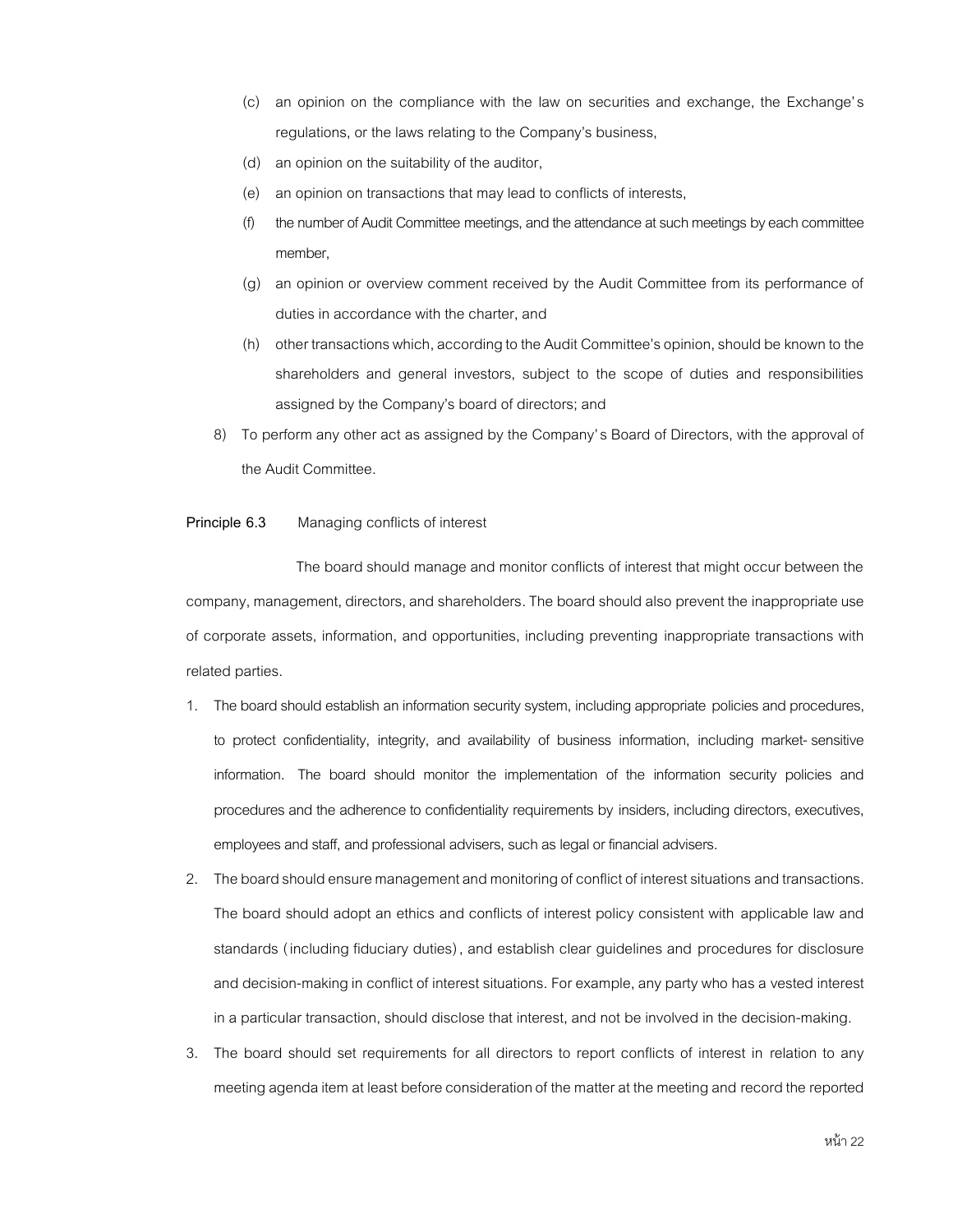conflict of interest in the meeting minutes. The board should also ensure that all directors that have a conflict of interest in relation to an agenda item abstain from being present for discussion of or voting on that agenda item.

#### **Principle 6.4** Anti-fraud and anti-corruption

In the conduct of business affairs, the Company adopts the important principle of not supporting businesses, groups of people or persons participating in or supporting direct or indirect pursuit of undue advantages by abusing one's authority. In this connection, the Company has put in place clear guidelines for supporting and cooperating with both the public and private sectors. In addition, the Company and the Group have approved anti-corruption policies and anti-corruption measures. The Company has also established guidelines for whistleblowers, the information of which is made available on the Company's website. Importantly, the Company has established guidelines for checking and assessing the progress achieved in the implementation of the anti-corruption policy, as well as urged the Company and the Finansa Group to become members of Thailand's Private Sector Collective Action Coalition against Corruption (CAC).

#### **Principle 6.5** Handling of complaints

The Company established an Investor Relations Department to take care of the Company's information dissemination to investors as well as receive suggestions or complaints unrelated to corruption issues from investors or stakeholders. Investor Relations can be reached at

| Tel. :      | 02-697-3700    |
|-------------|----------------|
| Website :   | www.fnsplc.com |
| $F$ -mail : | ir@fnsplc.com  |

Investors or stakeholders can communicate with directors through the following channel:

Registered mail : The Office of Directors, FNS Holdings Plc. 345 Surawong Road 6th Fl., 345 Surawong Building, Suriyawong, Bangrak, Bangkok 10500, Thailand

Investors or stakeholders who witness any corruption can inform or send a complaint of such corruption issues through the following channels: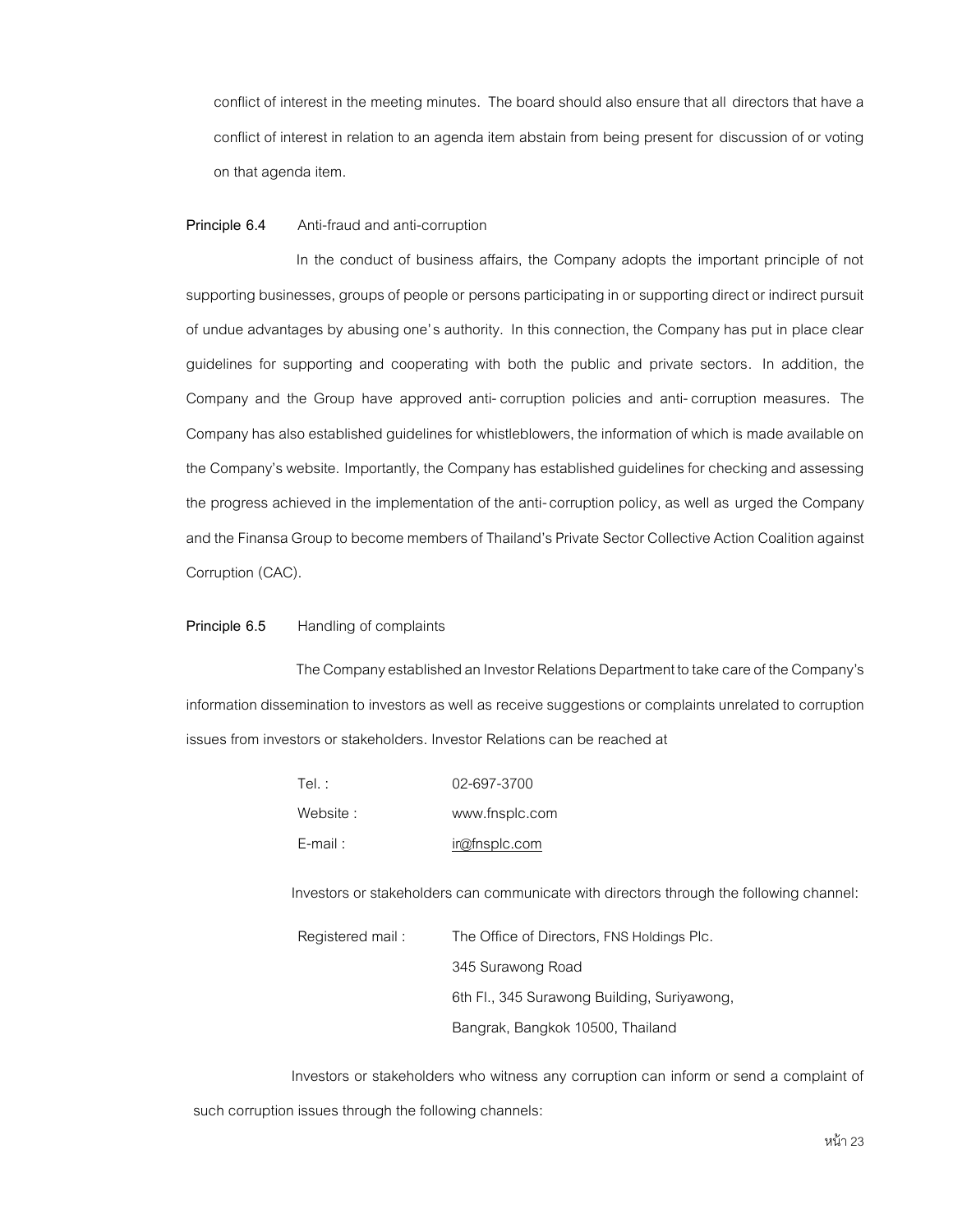| Registered mail: | The Independent Director Office, FNS Holdings Plc. |
|------------------|----------------------------------------------------|
|                  | 345 Surawong Road                                  |
|                  | 6th Fl., 345 Surawong Building, Suriyawong,        |
|                  | Bangrak, Bangkok 10500, Thailand                   |
| Website:         | www.fnsplc.com                                     |
| $E$ -mail:       | id@fnsplc.com                                      |

The Company has a policy and measures to protect a complainant by treating the complaint or the report about corruption confidentially.

# **Principle 7 Maintain financial credibility and information disclosure**

#### **Principle 7.1 Financial reporting system and disclosure of material information**

The board must ensure the integrity of the company's financial reporting system and that timely and accurate disclosure of all material information regarding the company is made consistent with applicable requirements as following:

- 1. They should ensure that any person (including chief financial officer, accountant, internal auditor, company secretary, Investors Relation officer) involved in the preparation and disclosure of any information of the company has relevant knowledge, skills and experience, and that sufficient resources, including staffing, are allocated.
- 2. When approving information disclosures, the board should consider all relevant factors, including for periodic financial disclosures:
	- (1) The evaluation results of the adequacy of the internal control system.
	- (2) The external auditor's opinions on financial reporting, observations on the internal control system, and any other observations through other channels.
	- (3) The audit committee's opinions.
	- (4) Consistency with objectives, strategies and policies.
- 3. They should ensure that information disclosures (including financial statements, annual reports, and Form 56-1) reflect the company's financial status and performance accurately and fairly. The board should promote the inclusion of the Management Discussion and Analysis (MD&A) in quarterly financial reports in order to provide to investors more complete and accurate information about the company's true financial status, performance and circumstances.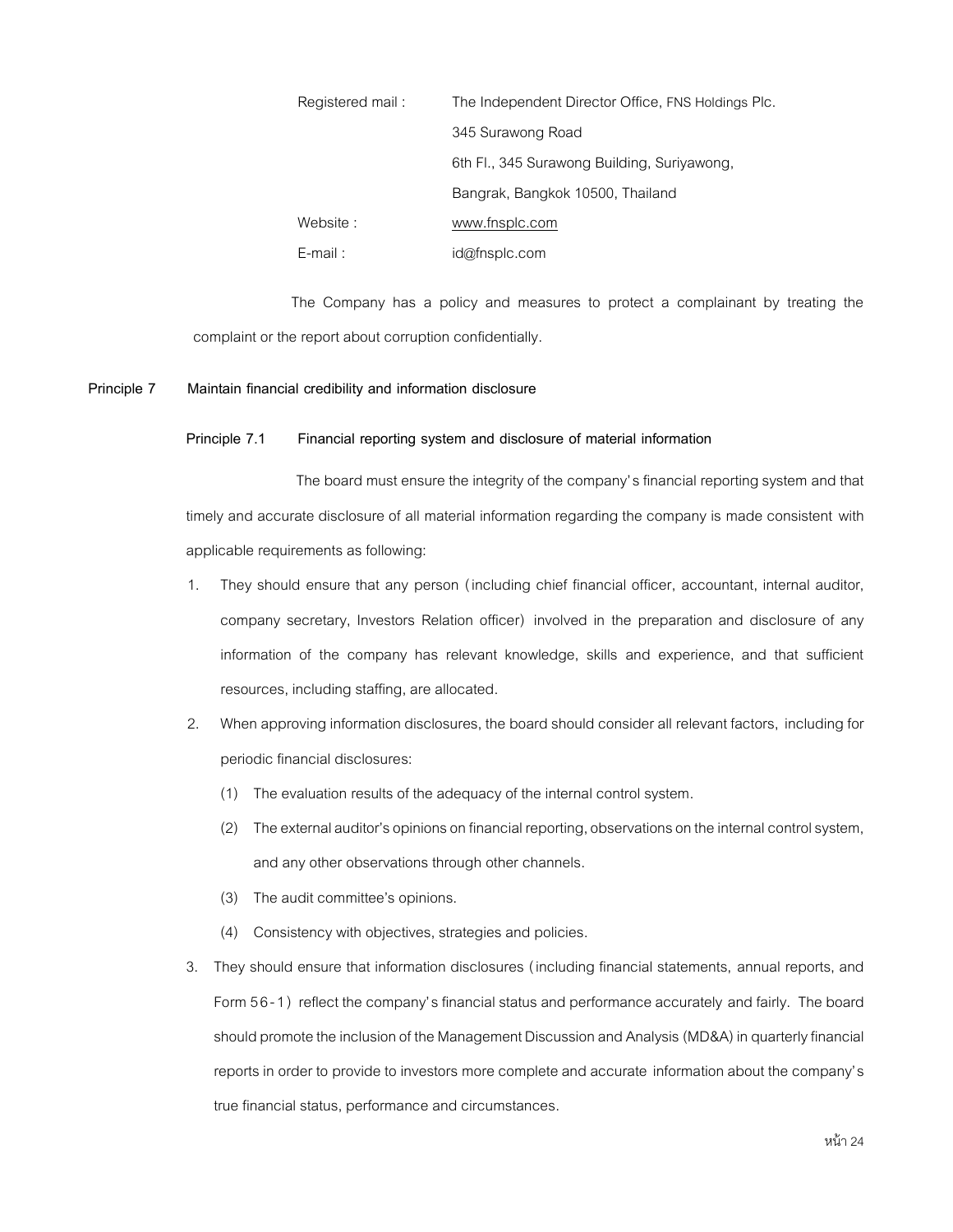4. For disclosures related to any individual director, that director should ensure the accuracy and completeness of the information disclosed by the company, including shareholders' information and any shareholders' agreement.

# **Principle 7.2 Financial liquidity and solvency**

The board should monitor the company's financial liquidity and solvency as following:

- 1. The board should ensure that management regularly monitors, evaluates and reports on the company's financial status. The board and management should ensure that any threats to the company's financial liquidity and solvency are promptly addressed and remedied.
- 2. They should ensure that it does not consciously approve any transactions or propose any transactions for shareholder approval which could negatively affect business continuity, financial liquidity, and solvency.

#### **Principle 7.3 Guidelines for addressing financial problems**

The board should monitor the company's financial liquidity and solvency as following:

- 1. In the event of financial risk or difficulties, the board should enhance monitoring of the affairs of the company, and duly consider the company's financial position and disclosure obligations.
- 2. They should ensure that the company has sound financial mitigation plans that consider stakeholder rights including creditor rights. The board should monitor management's handling of financial risk or difficulties and seek regular reports.
- 3. They should ensure that any actions to improve the company's financial position are reasonable and made for a proper purpose.

#### **Principle 7.4 Sustainability reports**

The board should ensure sustainability reporting, as appropriate as following:

1. Consider and report data on the company's compliance and ethical performance ( including anticorruption performance), its treatment of employees and other stakeholders (including fair treatment and respect for human rights), and social and environmental responsibilities, using a report framework that is proportionate to the company's size and complexity and meets domestic and international standards. The company can disclose this information in the annual report and in separate reports, as appropriate.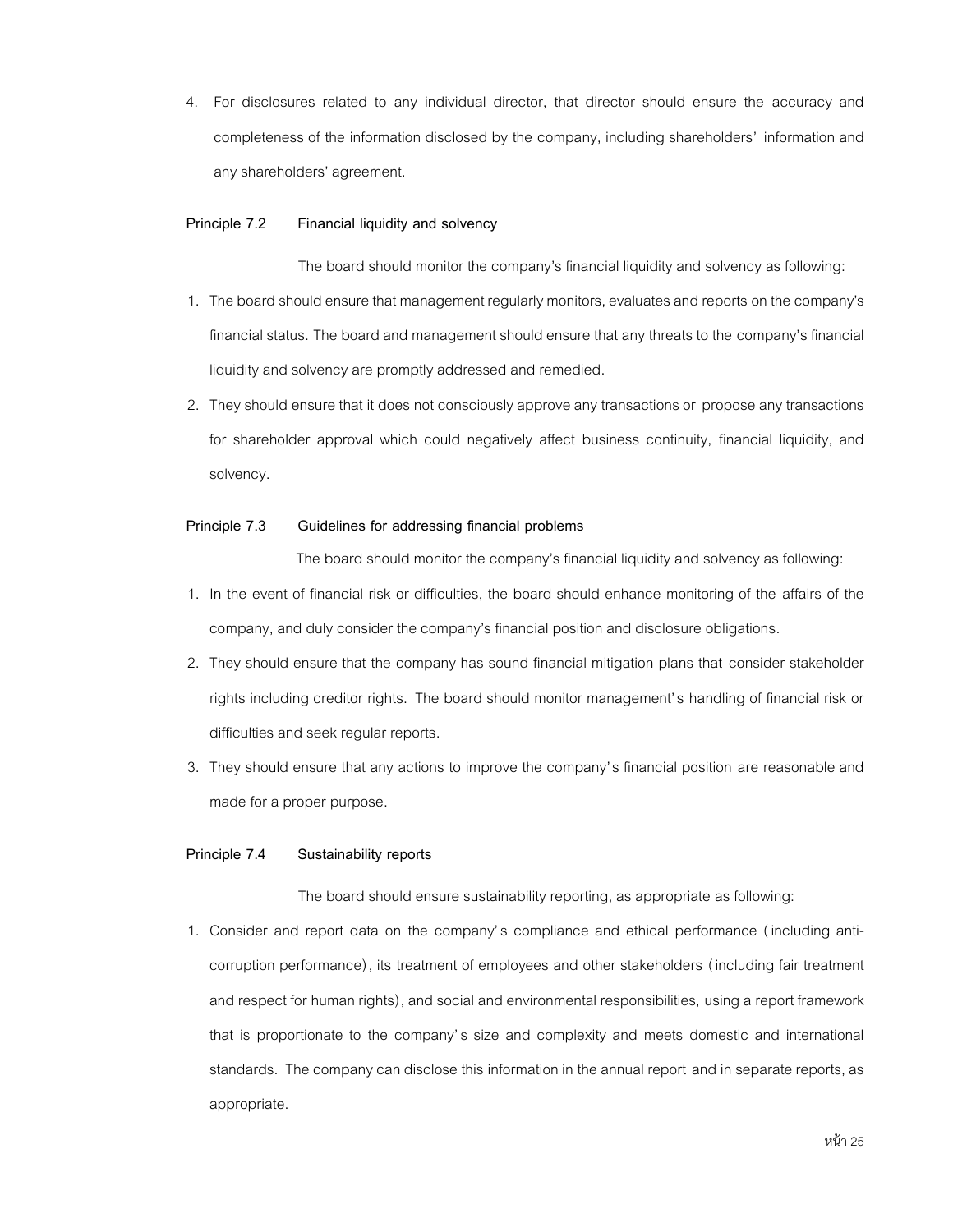2. They should ensure that the company's sustainability reporting reflects material corporate practices that support sustainable value creation.

# **Principle 7.5 Investor Relations**

The Company shall establish a dedicated Investor Relations function responsible for regular, effective and fair communication with shareholders and other stakeholders (such as analysts and potential investors) as follows:

- 1. The board should establish a communication and disclosure policy to assist the company in meeting its disclosure obligations and to ensure that all information relevant and material to the company's shareholders, the market and third parties is disclosed in an appropriate, equal, and timely manner, using appropriate channels, while protecting the company's sensitive and confidential information. The board should ensure company- wide communication and implementation of the company' s communication and disclosure policy.
- 2. The board should ensure the creation of an Investor Relations function responsible for regular, effective and fair communication with shareholders and external parties. The company's designated Investor Relations contact should be suitable for the role and have a thorough understanding of the nature of the company's business, and its objectives and values.
- 3. Establish a code of conduct for information sharing and market-sensitive information policy, as well as clearly define the roles and responsibilities of the Investor Relations function, so as to ensure effective communication between the company, the financial community and other stakeholders

# **Principle 7.6 Ensure the effective use by the company of information technology in disseminating information**

The board should ensure the effective use by the company of information technology in disseminating information.

#### The Rights of Shareholders

1. There are several basic rights of shareholders as stated in the Company's Articles of Association and other relevant laws and regulations. Such basic rights include the right to purchase, sell or transfer shares, the right to share in the profits of the Company, the right to receive sufficient information, the right to participate in shareholders' meetings, the right to give opinions and the right to participate in major decision making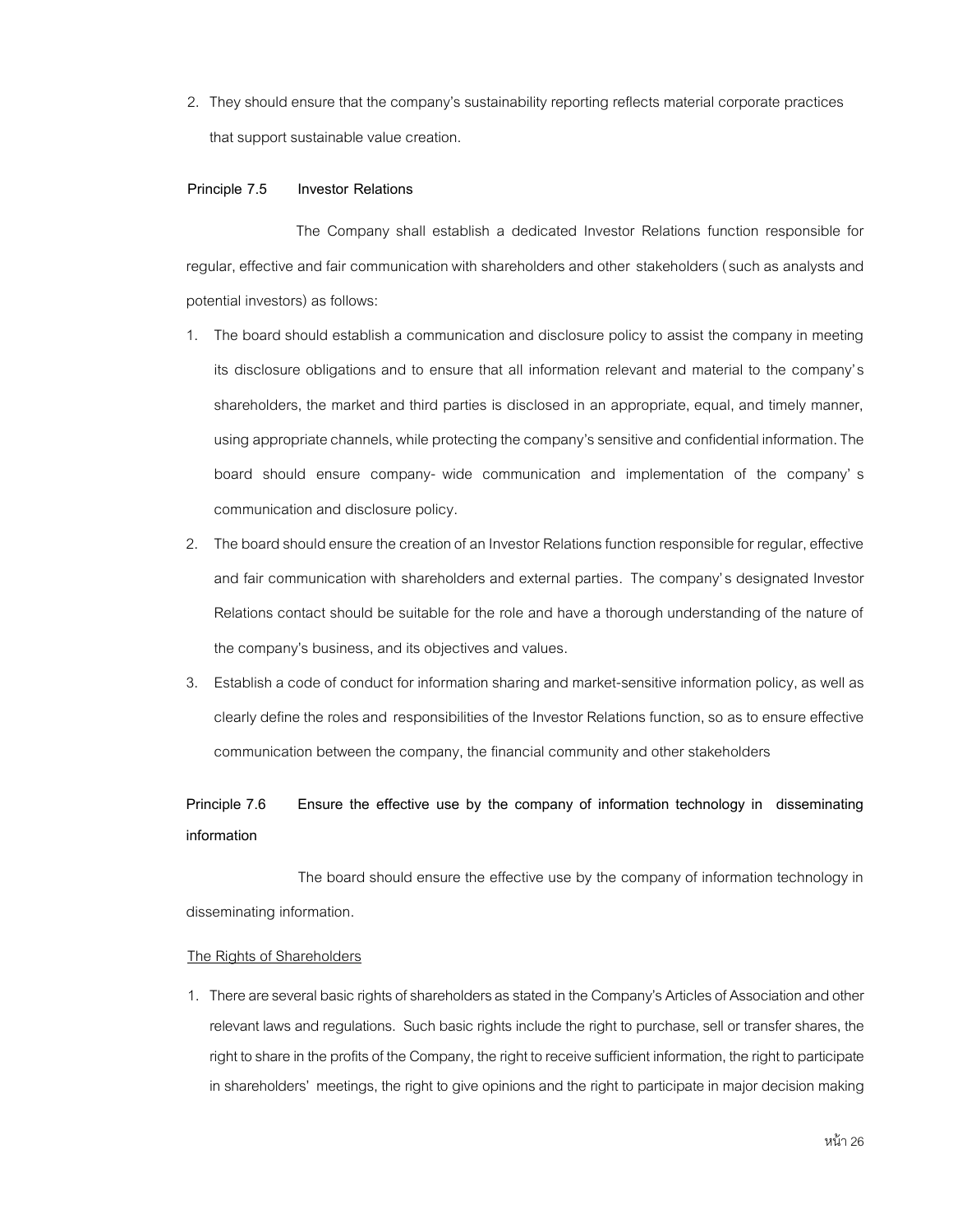of the Company such as dividend payment, appointment or removal of directors, appointment of independent auditors, approval on important transactions which effects the Company's business direction and adjustments to the Company's Memorandum of Association and Articles of Association.

2. The Company recognizes and emphasizes the importance of the basic rights of shareholders. Relevant matters are undertaken with efficiency in accordance with the good corporate governance principles to protect such shareholders' rights.

#### Shareholders' Meeting

- 1. An annual shareholders' meeting is held within four months from the end of the previous year's accounting period. An extra-ordinary general meeting will be held if there is an urgent or special agenda that has to be proposed to shareholders i.e. matters that affect shareholders' interests or matters requiring shareholders' approval under relevant laws or regulations.
- 2. The Chairman carried out the meeting as required by law and encouraged all shareholders to vote, ask questions, express opinions and give suggestions on all business matters of the Company. The Chairman and directors clearly explained and answered every important inquiry from shareholders, and welcomed shareholders' suggestions for business operations. In addition, representatives of the Company's auditor who audited the 2020 financial statements were present at the meeting to answer shareholders' questions on financial statements. Voting procedures were transparently carried out according to the scheduled agenda.
- 3. The Company set up a guideline for the shareholders' meeting to ensure that shareholders' rights would not be compromised. At any point in the meeting, shareholders could register and enter the meeting to honor their voting rights on agenda items on which vote casting had not been made. The Company did not adjust or distribute additional documents which contained important information during the meeting without prior notice.
- 4. The Company undertook steps to facilitate the shareholders' meetings. Greeters and registration staff were arranged to assist shareholders with the registration at least two hours before the meeting. The IT system with barcode was applied to the registration process for acceleration, accuracy and simplicity of the process. Besides, shareholders who attended the meetings were appropriately received.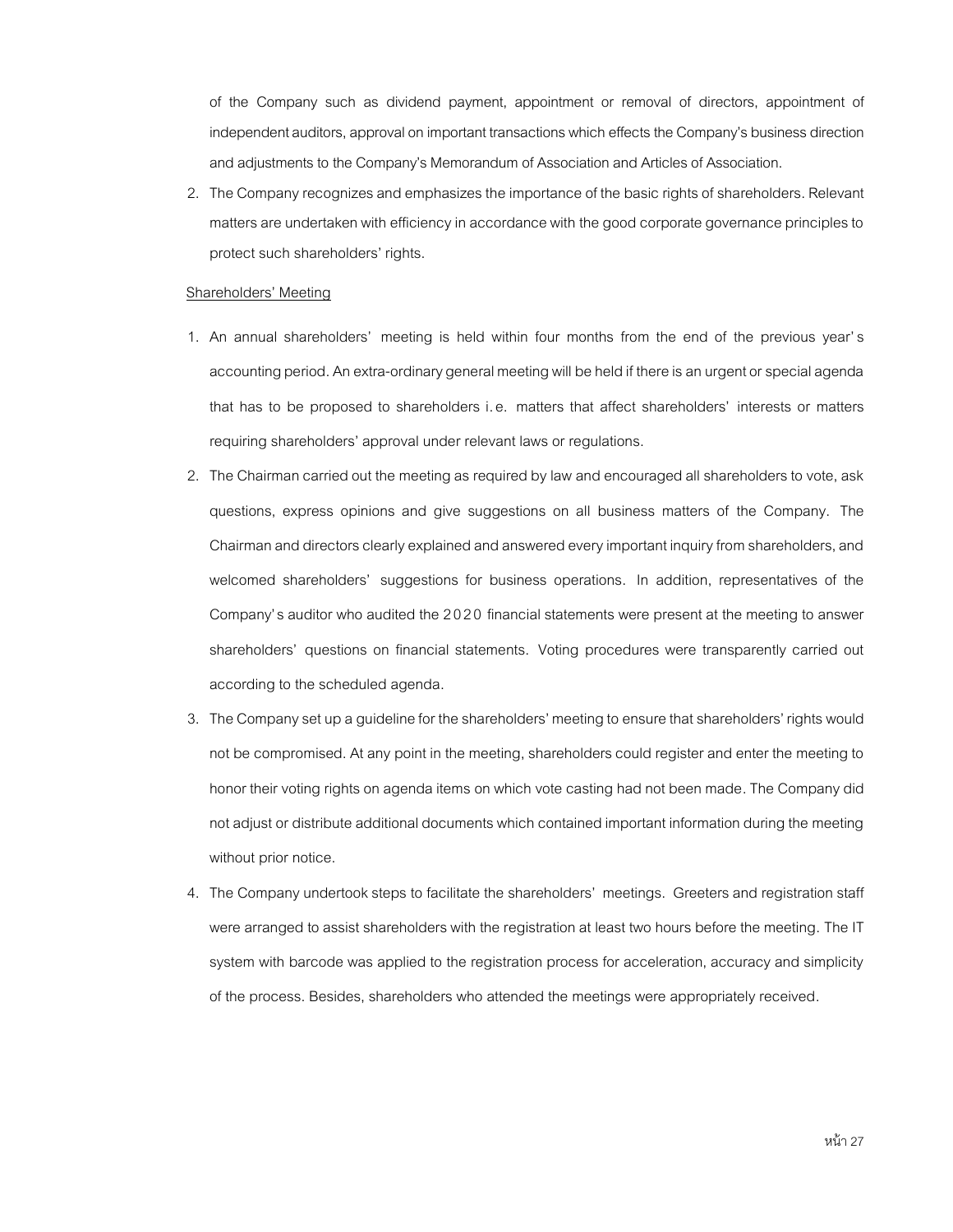#### Prior to the Shareholders' Meeting and Delivery of the Meeting Notice

- 1. The Company had published the Notice of Shareholders' Meeting in both Thai and English, and all complete documentation for the meeting were attached including a detailed agenda, Board of Directors' opinion, minutes of the last shareholders' meeting, the Company's Articles of Association (Shareholders' Meeting part only) , background of independent directors who would be appointed as proxy, other information necessary for making voting decisions and Proxy Form as well as a map of the meeting venue .The aforementioned information was made available via various channels
- 2. News through the system of the SET The resolutions of the Board of Directors' Meeting
- 3. The Company's Website ([www.fnsplc.com](http://www.finansa.com/)) The Company shall make available a notice of the annual general meeting at least 30 days before the meeting date.
- 4. Mailing The Company assigned Thailand Securities Depository Company Limited, the Company's Share Registrar, to send a notice and relevant document to all shareholders prior to the date of the shareholders' meeting at least for a duration required by law.
- 5. Newspaper Advertisement Publish the meeting invitation via newspaper advertisement daily for at least 5 days before the meeting date.
- 6. Furthermore, the Company's shareholders should be allowed to propose additional agenda before the date of the shareholders' meeting, as well as to nominate persons for consideration as directors of the company, for a period of more than 2 months via the Company's website (www.fnsplc.com).

#### Meeting Procedure

1. Before the meeting commenced, the MC clearly informed the meeting of all relevant rules including vote-counting procedures for each agenda item as required by the Company's Articles and voting rights for each agenda item. After information on each agenda item was presented, the Chairman offered all shareholders an equal opportunity to ask questions and give suggestions within appropriate time. Directors and management were present to answer all shareholders' queries.

#### Process after the Meeting

1. The Company disclosed the voting results for each agenda via News through the SET System within the meeting day before 9:00 a.m. of the next business day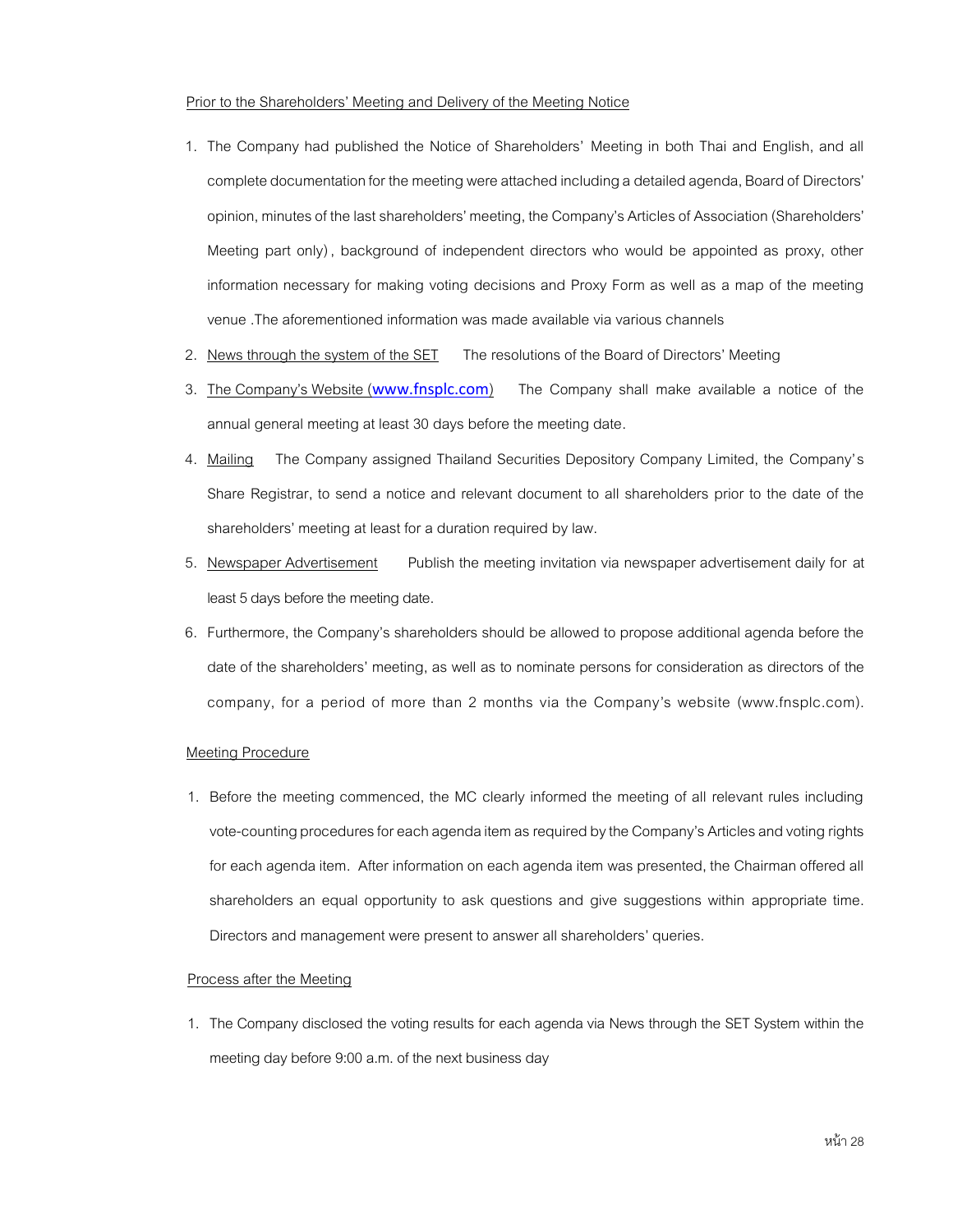2. The minutes of the meeting were recorded accurately and comprehensively, including significant details, e.g., the name of attending Directors, voting procedure, questions and answers for each agenda item, as well as the numbers of votes for approval, disapproval, abstention or void. The minutes of the 2020 Annual General Meeting of Shareholders and the minutes of the Extraordinary General Meeting of Shareholders No.1/2020 were submitted to the SET and also made available on the Company's website (www.fnsplc.com) within 14 days after the meeting day.

#### The Equitable Treatment of Shareholders

1. The Company recognizes the importance of equitable treatment of all shareholders including executive shareholders, non-executive shareholders as well as foreign shareholders. Therefore, the Company has undertaken the following tasks to ensure such equal and fair treatment. Moreover, the Board of Directors also provides opportunities to minority shareholders so they can nominate a candidate for a director position and/or propose additional items for meeting agenda prior to the meeting. A proxy is made possible as an alternative for shareholders who are unable to attend the meeting to exercise their rights:

#### Voting Rights in the Shareholders' Meeting

- 1. Every shareholder has the right to vote in the meeting with one vote for each share held. In the event that there is a conflict of interest on any agenda item, the shareholder involved shall not have voting rights on that item (except for the election of directors).
- 2. Shareholders unable to participate in the meeting have the option to appoint proxies who could be independent directors or any other person instructed to attend the meeting. The Company will provide the name of an independent director who will act as a proxy in the proxy forms, as per the Ministry of Commerce's designation, to attend and vote in the meeting.

#### Meeting Agenda and Proposal for Additional Agenda Item

1. Meetings will be carried out in line with the Company's Articles of Association and according to the announced agenda. Detailed information on each agenda item is presented to the meeting for shareholders consideration. The Company will avoid adding other agenda items besides the ones already presented to shareholders, especially important agenda items that shareholders need time to review prior to making any decision.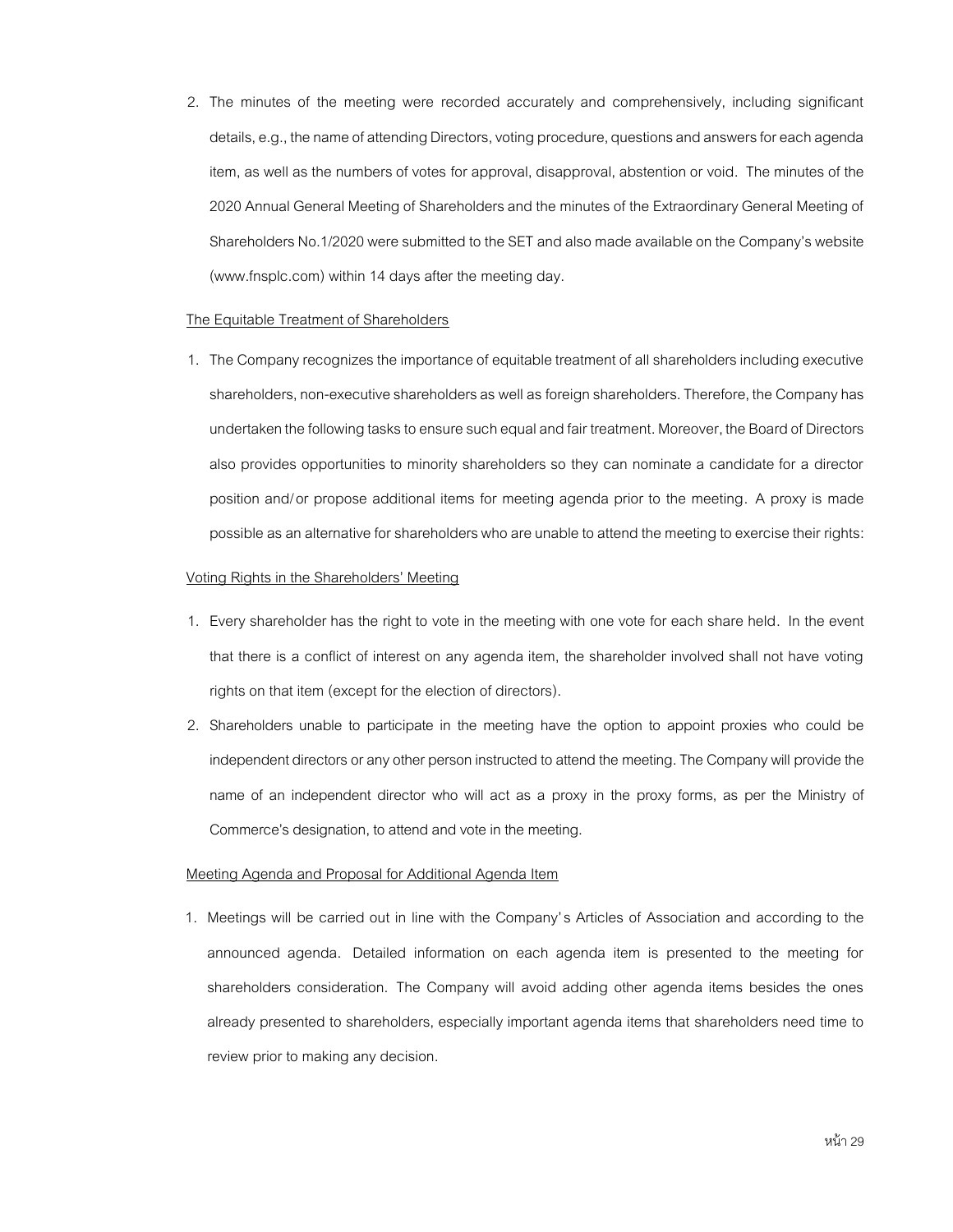2. Shareholders holding an aggregate number of shares not less than one-third of the total number of shares sold can request to add other agenda items besides the ones already presented in the meeting notice.

# Suggestions, Comments or Complaints

1. Independent Directors shall make up of no less than one-third of the total number of Directors and at least 3 Directors. The Company has 3 independent directors to ensure fair treatment of minority shareholders. Minority shareholders can express their opinions and give suggestions or complaints to independent directors who will inspect these opinions or complaints and arrange further measures, as appropriate.

### Voting

1. Voting procedures are transparently carried out according to the scheduled agenda. Each shareholder has the right to vote for the election of each director. The Company provides voting cards for important agenda items and keeps the voting cards for shareholders' review should there be any dispute.

# **Principle 8 Promote participation of and communication with shareholders**

# **Principle 8.1 Encourage shareholders to participate in decision making on important matters**

- 1. The board should ensure that significant corporate decisions are considered and/or approved by the shareholders pursuant to applicable legal requirements. Matters that require shareholder approval should be included in the agenda for the shareholders' meeting and shareholders should be provided sufficient notice thereof.
- 2. The board should support participation of all shareholders through reasonable measures, including:
	- (1) Establishing criteria that allow minority shareholders to propose agenda items for shareholders' meetings. The board should consider shareholders' proposals to be included in the agenda, and if the board rejects a proposal, the reasons should be given at the meeting.
	- (2) Establishing criteria for minority shareholders to nominate persons to serve as directors of the company. The board should ensure that measures and criteria are established and promptly disclosed to ensure shareholder engagement and participation.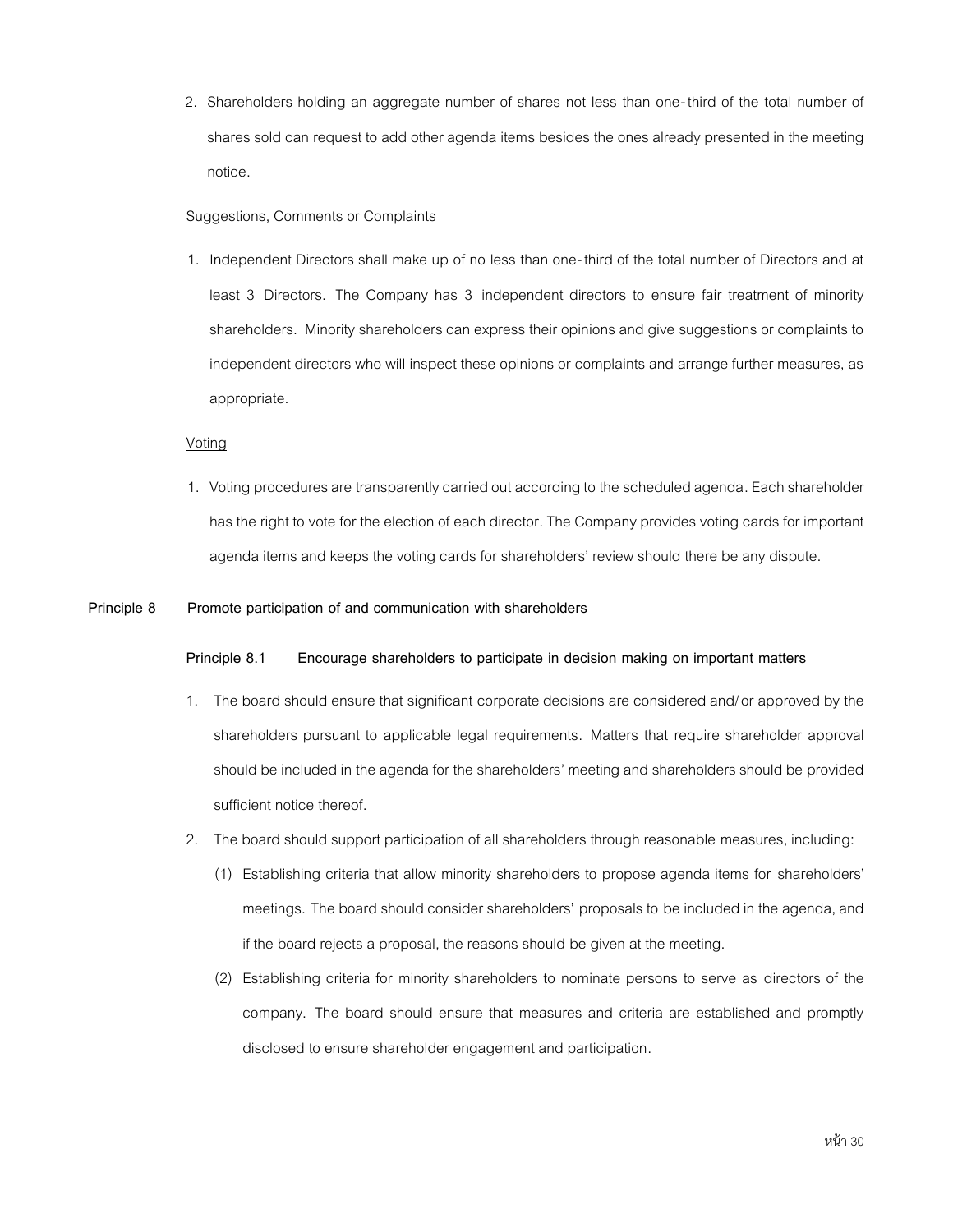- 3. The board should ensure that the notice of the shareholders' meeting (including the Annual General Meeting (AGM)) is accurate, complete, and sufficiently in advance for the shareholders to exercise their rights.
- 4. The board should ensure that the company arranges for the notice of the shareholders' meeting and related papers to be sent to shareholders and posted on the company's website at least28 days before the meeting.
- 5. Shareholders should be allowed to submit questions prior to the meeting. The board should therefore ensure that there are clear criteria and a process for shareholders to submit questions. The criteria should be posted on the company's website.
- 6. The notice of the shareholders' meeting and related papers should be fully translated into English and published at the same time as the Thai version.

# **Principle 8.2 Meetings of shareholders**

The board should ensure that the shareholders' meetings are held as scheduled and conducted properly, with transparency and efficiency, and ensure inclusive and equitable treatment of all shareholders and their ability to exercise their rights as following:

- 1. The board should set the date, time, and place of the meeting by considering the interests of shareholders, such as allocating sufficient time for debate, and choosing a convenient location.
- 2 . The board should ensure that the company does not through its meeting attendance requirements or prerequisites prevent attendance by or places an undue burden on shareholders, including as a result of identification requirements that exceed applicable legal and regulatory requirements.
- 3. In the interest of transparency and accountability, the board should promote the use of information technology to facilitate the shareholders' meetings, including for registration and vote counting.
- 4. The chairman of the board is the chairman of the shareholders' meeting with responsibility for compliance with applicable legal requirements and the company's articles of association, allocating sufficient time for consideration and debate of agenda items, and providing opportunity to all shareholders who wish to share their opinions or ask questions related to the company.
- 5. To ensure the right of shareholders to participate in the company's decision-making process in relation to significant corporate matters by participating and voting at shareholder's meetings on the basis of sufficient notice and information, directors who are shareholdersshould not be allowed to add items to the meeting agenda that have not been duly notified in advance.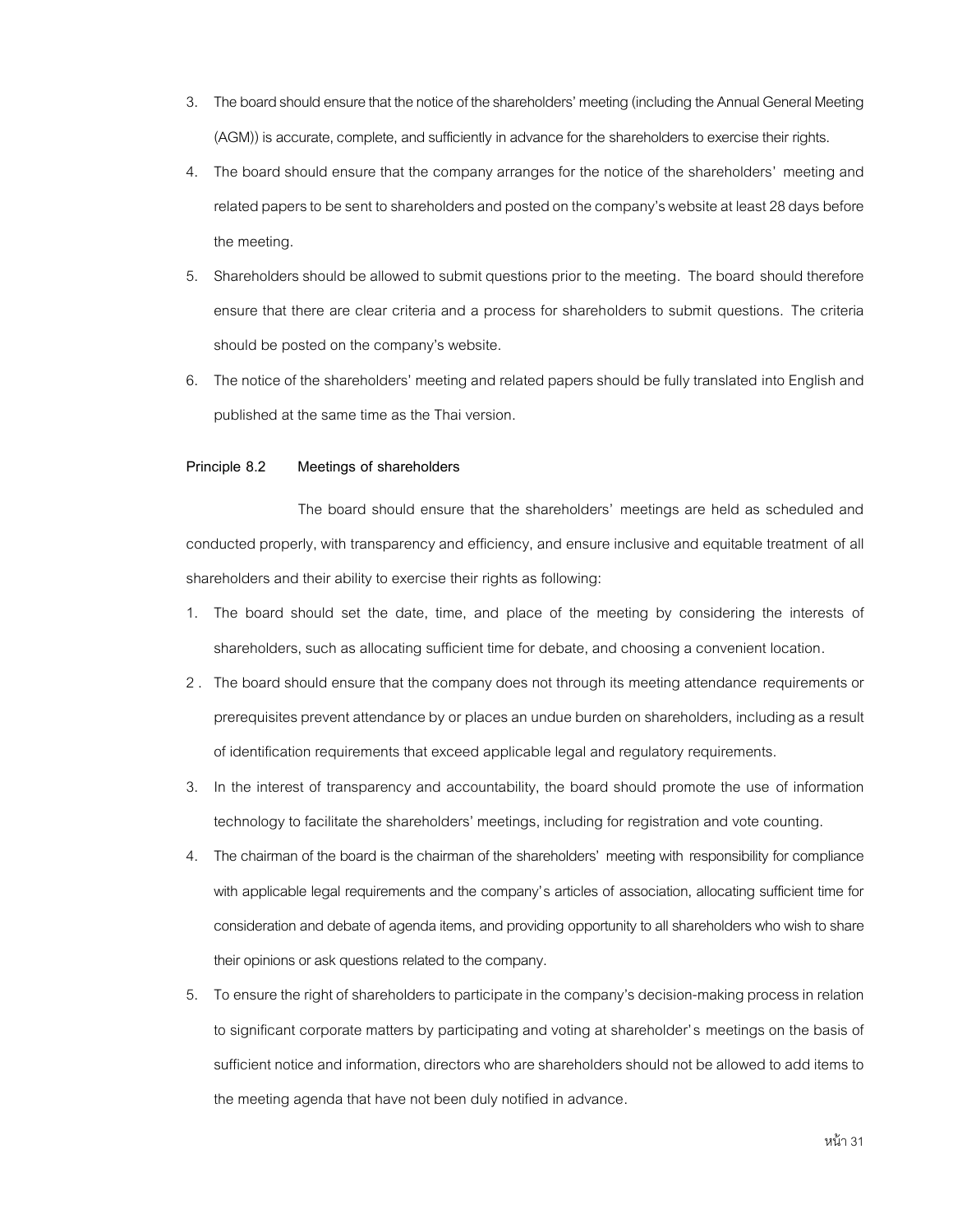- 6. All directors and relevant executives should attend the meeting to answer questionsfrom shareholders on company-related matters.
- 7. The attending shareholders should be informed of the number and the proportion of shareholders and shares represented at the meeting in person and through proxies, the meeting method, and the voting and vote counting methods before the start of the meeting.
- 8. There should not be any bundling of several items into the same resolution. For example, the appointment of each director should be voted on and recorded as a separate resolution.
- 9. The board should promote the use of ballots for voting on resolutions proposed at the shareholders' meeting and designate an independent party to count or to audit the voting results for each resolution in the meeting, and to disclose such voting results at the meeting by identifying the number of "for", "against" and "abstain" votes. The voting results for each proposed resolution should be included in the minutes of the meeting.

# **Principle 8.3 Accurate and complete disclosure of shareholder resolutions and preparation of the minutes of the shareholders' meetings**

- 1. The board should ensure that the company discloses the results of voting on proposed resolutions at the shareholders' meeting through the designated Stock Exchange of Thailand channels and through the company's website by the next business day.
- 2. The board should ensure that minutes of the shareholders' meeting are submitted to the Stock Exchange of Thailand within 14 days from the shareholders' meeting date.
- 3. The board should ensure that the company promptly prepares the minutes of the shareholders' meeting, including the following information:
	- (1) attendance of directors, executives, and the proportion of attending directors;
	- (2) voting and vote counting methods, meeting resolutions, and voting results ( "for", "against", and "abstain") for each proposed resolution; and
	- (3) questions asked and answers provided during the meeting, including the identity of the persons asking and answering the questions.